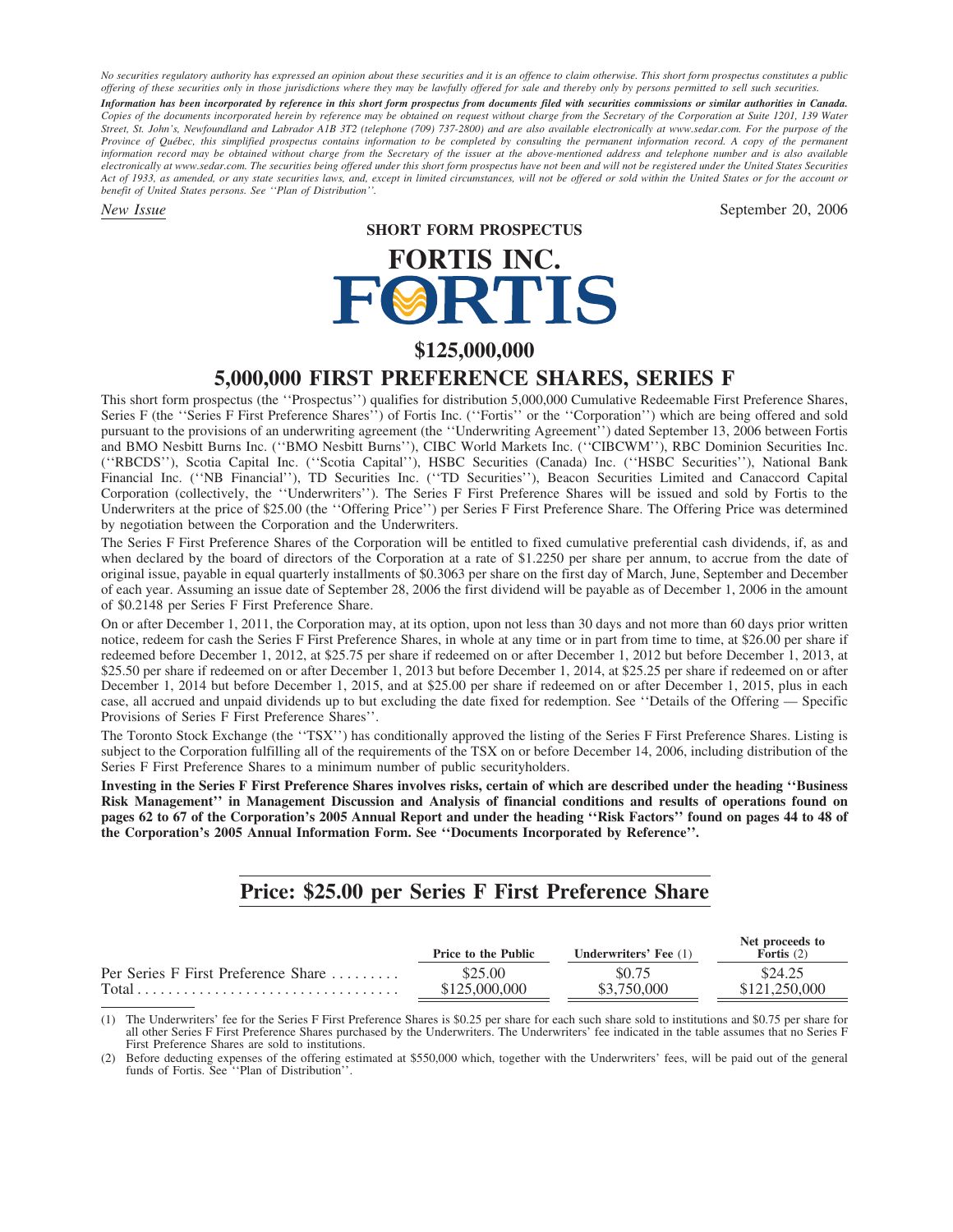**BMO Nesbitt Burns, CIBCWM, RBCDS, Scotia Capital, HSBC Securities, NB Financial and TD Securities are each subsidiaries of Canadian chartered banks that have, either solely or as a member of a syndicate of financial institutions, extended credit facilities to the Corporation and/or its subsidiaries. The net proceeds from this offering will be used in part to repay indebtedness under credit facilities owing by the Corporation to certain of such banks. Accordingly, the Corporation may be considered a ''connected issuer'' of such Underwriters under applicable securities legislation. See ''Use of Proceeds'' and ''Plan of Distribution''.**

The Underwriters, as principals, conditionally offer the Series F First Preference Shares, subject to prior sale, if, as and when issued by Fortis and accepted by the Underwriters in accordance with the conditions contained in the Underwriting Agreement and subject to the approval of certain legal matters on behalf of the Corporation by Davies Ward Phillips & Vineberg LLP, Toronto and McInnes Cooper, St. John's and on behalf of the Underwriters by Stikeman Elliott LLP, Toronto. See ''Plan of Distribution''.

Subscriptions for the Series F First Preference Shares will be received subject to rejection or allotment in whole or in part and the right is reserved to close the subscription books at any time without notice. It is expected that the closing of this offering will take place on or about September 28, 2006 (the ''Closing Date''), or such other date as may be agreed upon by the Corporation and the Underwriters, but not later than November 2, 2006.

A book entry only certificate representing the Series F First Preference Shares distributed hereunder will be issued in registered form only to The Canadian Depository for Securities Limited (''CDS'') or its nominee and will be deposited with CDS on the Closing Date. The Corporation understands that a purchaser of Series F First Preference Shares will receive only a customer confirmation from a registered dealer who is a CDS participant from or through whom the Series F First Preference Shares are purchased. See ''Book Entry Only System''.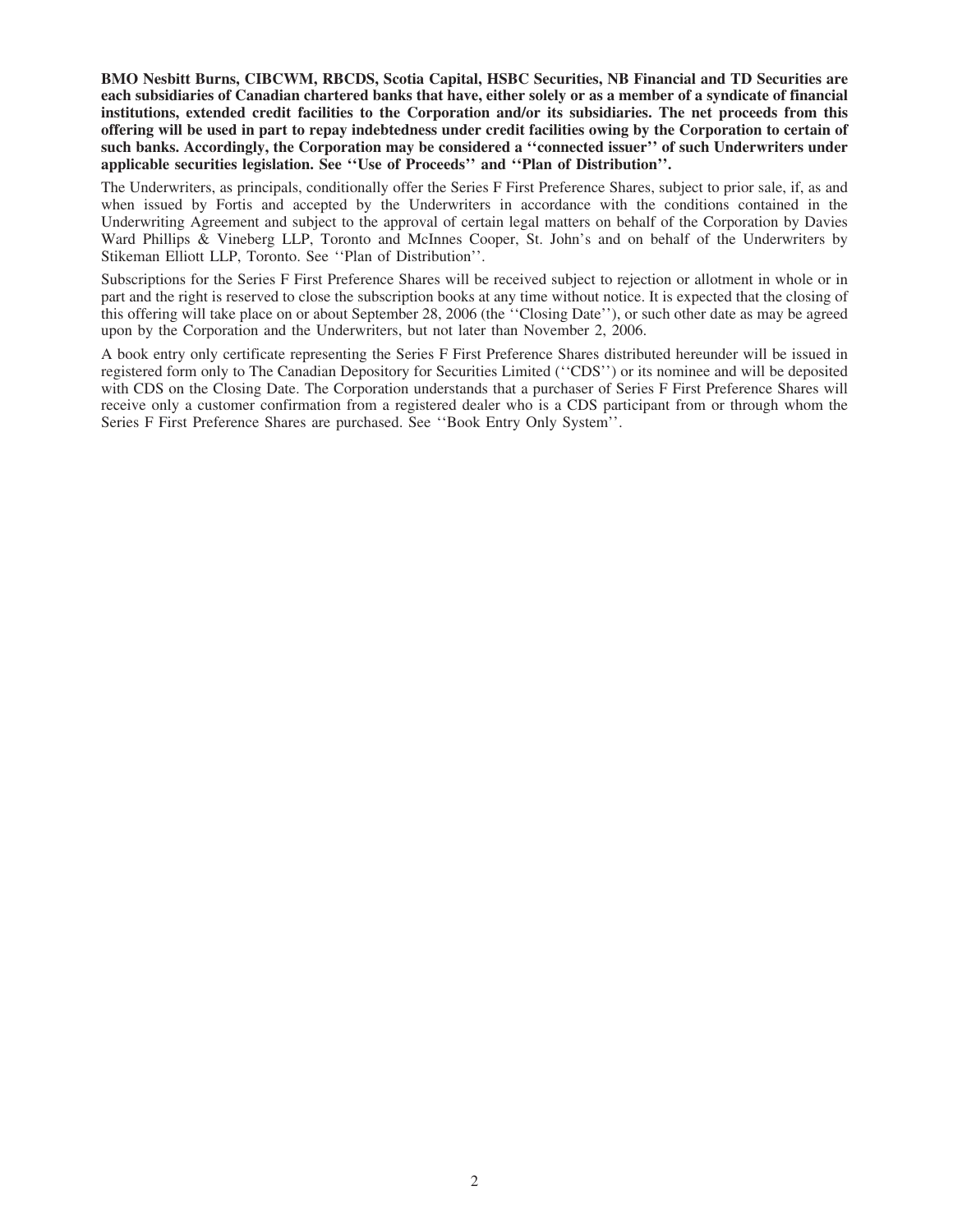#### **TABLE OF CONTENTS**

| Special Note Regarding Forward-Looking         |      | Book Entry Only System                      | -16  |
|------------------------------------------------|------|---------------------------------------------|------|
| Statements                                     |      | Changes in Share and Loan Capital Structure | 16   |
| Documents Incorporated by Reference            |      | Use of Proceeds                             | -17  |
| Eligibility for Investment                     |      |                                             | -17  |
| Summary of the Offering                        |      | Risk Factors                                | -18  |
|                                                |      |                                             |      |
| Recent Developments                            | - 10 |                                             | - 18 |
|                                                |      | Auditors, Transfer Agent and Registrar      | -18  |
|                                                |      | Purchasers' Statutory Rights                | - 18 |
|                                                | -11  |                                             |      |
|                                                |      |                                             |      |
| Canadian Federal Income Tax Considerations  14 |      |                                             |      |

|                                          | Page |                                             | Page  |
|------------------------------------------|------|---------------------------------------------|-------|
| ecial Note Regarding Forward-Looking     |      | Book Entry Only System                      | -16   |
|                                          | 3    | Changes in Share and Loan Capital Structure | 16    |
| cuments Incorporated by Reference        | 3    | Use of Proceeds                             | 17    |
| igibility for Investment                 | 4    |                                             | 17    |
| mmary of the Offering                    |      | Risk Factors                                | -18   |
| cent Developments                        | 10   |                                             | -18   |
|                                          | 11   | Auditors, Transfer Agent and Registrar      | -18   |
|                                          | 11   | Purchasers' Statutory Rights                | -18   |
|                                          | 11   | Auditor's Consent                           | -19   |
| tails of the Offering                    | 11   |                                             | $C-1$ |
| nadian Federal Income Tax Considerations | 14   |                                             |       |

#### **SPECIAL NOTE REGARDING FORWARD-LOOKING STATEMENTS**

This prospectus (the ''Prospectus''), and the documents incorporated herein by reference, contain forward-looking statements which reflect management's expectations regarding the Corporation's future growth, results of operations, performance and business prospects and opportunities. Wherever possible, words such as ''anticipate'', ''believe'', ''expects'', ''intend'' and similar expressions have been used to identify these forward-looking statements. These statements reflect management's current beliefs and are based on information currently available to the Corporation's management. Forward-looking statements involve significant risks, uncertainties and assumptions. A number of factors could cause actual results, performance or achievements to differ materially from the results discussed or implied in the forward-looking statements, including regulation, derivative instruments and hedging, energy prices, economic conditions, loss of service areas, environmental matters, insurance, labour relations, weather, liquidity risks and human resources. These factors should be considered carefully and prospective investors should not place undue reliance on the forward-looking statements. Although the forward-looking statements contained in the Prospectus, and the documents incorporated herein by reference, are based upon what management believes to be reasonable assumptions, the Corporation cannot assure prospective purchasers that actual results will be consistent with these forward-looking statements. These forward-looking statements are made as of the date of the Prospectus, and the Corporation assumes no obligation to update or revise them to reflect new events or circumstances.

#### **DOCUMENTS INCORPORATED BY REFERENCE**

The disclosure documents of the Corporation listed below and filed with the appropriate securities commissions or similar regulatory authorities in each of the provinces of Canada are specifically incorporated by reference into and form an integral part of this Prospectus:

- (a) annual information form dated March 29, 2006 for the year ended December 31, 2005;
- (b) audited comparative consolidated financial statements for the years ended December 31, 2005 and 2004, together with notes thereto and the auditors' report thereon dated January 27, 2006 as contained in the Corporation's 2005 Annual Report;
- (c) management discussion and analysis of financial condition and results of operations for the year ended December 31, 2005 as contained in the Corporation's 2005 Annual Report;
- (d) unaudited interim consolidated financial statements as at June 30, 2006 and for the three and six month periods ended June 30, 2006 and 2005 and related management discussion and analysis of financial condition and results of operations for the three and six month periods ended June 30, 2006;
- (e) management information circular dated March 17, 2006 prepared in connection with the Corporation's annual meeting of shareholders held on May 2, 2006, excluding the portions that appear under the headings ''Report on Corporate Governance'', ''Report on Executive Compensation'' and ''Performance Graph''; and
- (f) material change report dated September 15, 2006 describing the entering into of an agreement between the Corporation and a syndicate of underwriters led by BMO Nesbitt Burns in respect of this offering.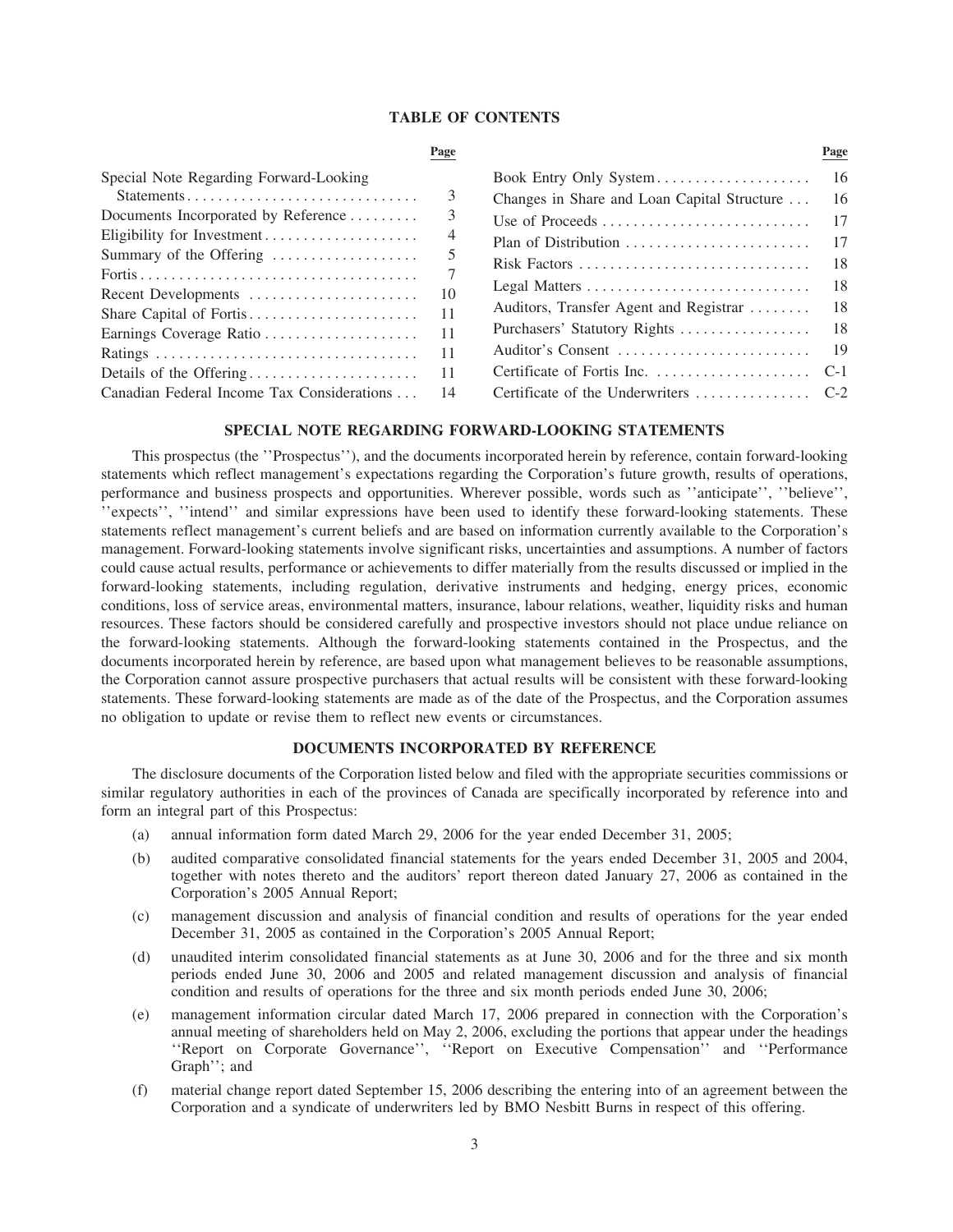Any document of the type referred to in the preceding paragraph and any material change report (other than any confidential material change report) subsequently filed by the Corporation with such securities commissions or regulatory authorities after the date of the Prospectus, and prior to the termination of the offering, shall be deemed to be incorporated by reference into the Prospectus.

**Any statement contained in a document incorporated or deemed to be incorporated by reference herein shall be deemed to be modified or superseded for purposes of this Prospectus to the extent that a statement contained herein, or in any other subsequently filed document which also is incorporated or is deemed to be incorporated by reference herein, modifies or supersedes such statement. The modifying or superseding statement need not state that it has modified or superseded a prior statement or include any other information set forth in the document that it modifies or supersedes. The making of a modifying or superseding statement will not be deemed an admission for any purpose that the modified or superseded statement, when made, constituted a misrepresentation, an untrue statement of a material fact or an omission to state a material fact that is required to be stated or that is necessary to make a statement not misleading in light of the circumstances in which it was made. Any statement so modified or superseded shall not be deemed, except as so modified or superseded, to constitute a part of this Prospectus.**

Copies of the documents incorporated herein by reference may be obtained on request without charge from the Secretary of the Corporation at Suite 1201, 139 Water Street, St. John's, Newfoundland and Labrador A1B 3T2 (telephone (709) 737-2800). These documents are also available through the Internet on the Corporation's website at www.fortisinc.com or on the Canadian System for Electronic Document Analysis and Retrieval (SEDAR) which can be accessed at www.sedar.com. The information contained on, or accessible through, these websites is not incorporated by reference into the Prospectus and is not, and should not be considered to be, a part of the Prospectus, unless it is explicitly so incorporated.

#### **ELIGIBILITY FOR INVESTMENT**

In the opinion of Davies Ward Phillips & Vineberg LLP, counsel to the Corporation, and Stikeman Elliott LLP, counsel to the Underwriters, the Series F First Preference Shares, if issued on the date hereof, would be qualified investments under the *Income Tax Act* (Canada) (the ''Tax Act'') for a trust governed by a registered retirement savings plan, registered retirement income fund, deferred profit sharing plan or registered education savings plan.

*Unless otherwise indicated, dollar amounts in the Prospectus are expressed in Canadian dollars.*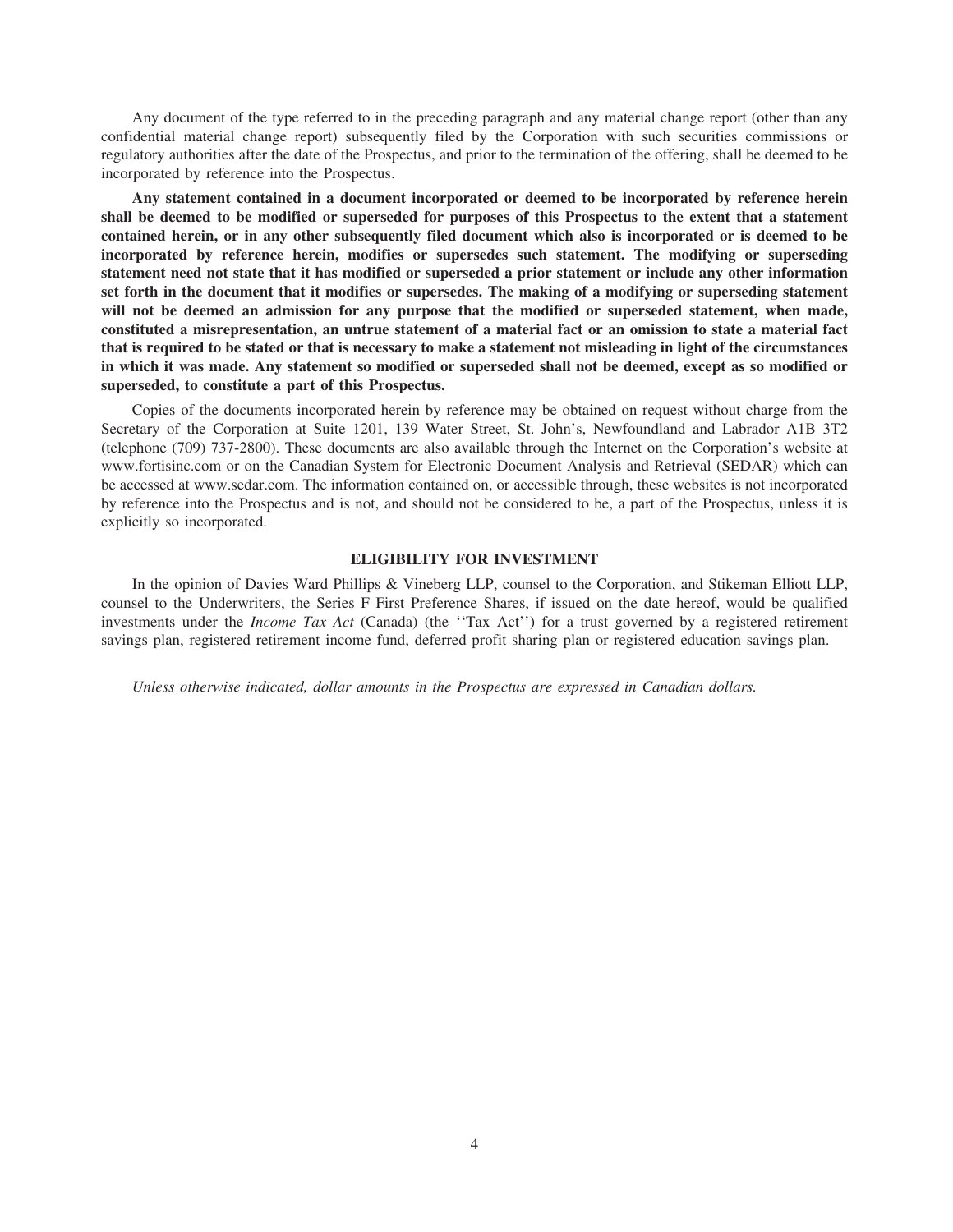### **SUMMARY OF THE OFFERING**

*This summary is qualified by the more detailed information appearing elsewhere in this Prospectus. Unless otherwise noted or the context otherwise indicates, the term ''Corporation'' refers to Fortis Inc.*

| <b>Issue:</b>                     | 5,000,000 Cumulative Redeemable First Preference Shares, Series F                                                                                                                                                                                                                                                                                                                                                                                                                                                                                                                                                                                                                                                                                                                                                                                                                                                                                                                                                                                                                                                                |
|-----------------------------------|----------------------------------------------------------------------------------------------------------------------------------------------------------------------------------------------------------------------------------------------------------------------------------------------------------------------------------------------------------------------------------------------------------------------------------------------------------------------------------------------------------------------------------------------------------------------------------------------------------------------------------------------------------------------------------------------------------------------------------------------------------------------------------------------------------------------------------------------------------------------------------------------------------------------------------------------------------------------------------------------------------------------------------------------------------------------------------------------------------------------------------|
| Amount:                           | \$125,000,000                                                                                                                                                                                                                                                                                                                                                                                                                                                                                                                                                                                                                                                                                                                                                                                                                                                                                                                                                                                                                                                                                                                    |
| <b>Price:</b>                     | \$25.00 per Series F First Preference Share                                                                                                                                                                                                                                                                                                                                                                                                                                                                                                                                                                                                                                                                                                                                                                                                                                                                                                                                                                                                                                                                                      |
| <b>Use of Proceeds:</b>           | The net proceeds of the offering will be approximately \$121 million,<br>determined after deducting the underwriting commission and the estimated<br>expenses of this offering payable by the Corporation. A portion of the net<br>proceeds of this offering will be used to repay approximately \$72 million<br>previously borrowed under the Corporation's credit facilities, which<br>indebtedness was incurred: (i) to partially fund the acquisition by Fortis of<br>certain electric utilities located in the Turks and Caicos Islands on<br>August 28, 2006 (see "Recent Developments"); (ii) to fund equity<br>injections into the Corporation's western Canadian regulated electric<br>utilities and Belize Electricity Limited in support of their extensive capital<br>expenditure programs; and (iii) for general corporate purposes. The<br>balance of the net proceeds of the offering will be used to fund further<br>equity injections into the Corporation's western Canadian regulated<br>electric utilities in support of their extensive capital expenditure programs<br>and for general corporate purposes. |
| Dividends:                        | The holders of the Series F First Preference Shares will be entitled to<br>receive fixed cumulative preferential cash dividends, if, as and when<br>declared by the board of directors of the Corporation, in an amount equal<br>to \$1.2250 per share per annum, payable in equal quarterly installments of<br>\$0.3063 per share on the first day of March, June, September and<br>December of each year. Assuming an issue date of September 28, 2006,<br>the first such dividend will be payable on December 1, 2006 in the amount<br>of \$0.2148 per share.                                                                                                                                                                                                                                                                                                                                                                                                                                                                                                                                                                 |
| <b>Redemption:</b>                | The Series F First Preference Shares are not redeemable before<br>December 1, 2011. On or after that date, the Series F First Preference<br>Shares are redeemable by the Corporation in whole at any time or in part<br>from time to time upon not less than 30 days and not more than 60 days<br>prior written notice, at \$26.00 per share if redeemed before December 1,<br>2012, at \$25.75 per share if redeemed on or after December 1, 2012 but<br>before December 1, 2013, at \$25.50 per share if redeemed on or after<br>December 1, 2013 but before December 1, 2014, at \$25.25 per share if<br>redeemed on or after December 1, 2014 but before December 1, 2015, and<br>at \$25.00 per share thereafter, plus in each case, all accrued and unpaid<br>dividends up to but excluding the date fixed for redemption.                                                                                                                                                                                                                                                                                                 |
| <b>Purchase for Cancellation:</b> | Subject to applicable law and any necessary regulatory approvals, the<br>Corporation will be entitled to purchase Series F First Preference Shares<br>for cancellation in the open market or by private agreement or otherwise at<br>the lowest price or prices at which, in the opinion of the board of directors<br>of the Corporation, such shares are obtainable.                                                                                                                                                                                                                                                                                                                                                                                                                                                                                                                                                                                                                                                                                                                                                            |
| <b>Priority:</b>                  | The Series F First Preference Shares rank on a parity with any other series<br>of First Preference Shares of the Corporation and senior to all other shares<br>of the Corporation with respect to priority to the payment of dividends,<br>return of capital and the distribution of assets on the dissolution,<br>liquidation or winding-up of the Corporation.                                                                                                                                                                                                                                                                                                                                                                                                                                                                                                                                                                                                                                                                                                                                                                 |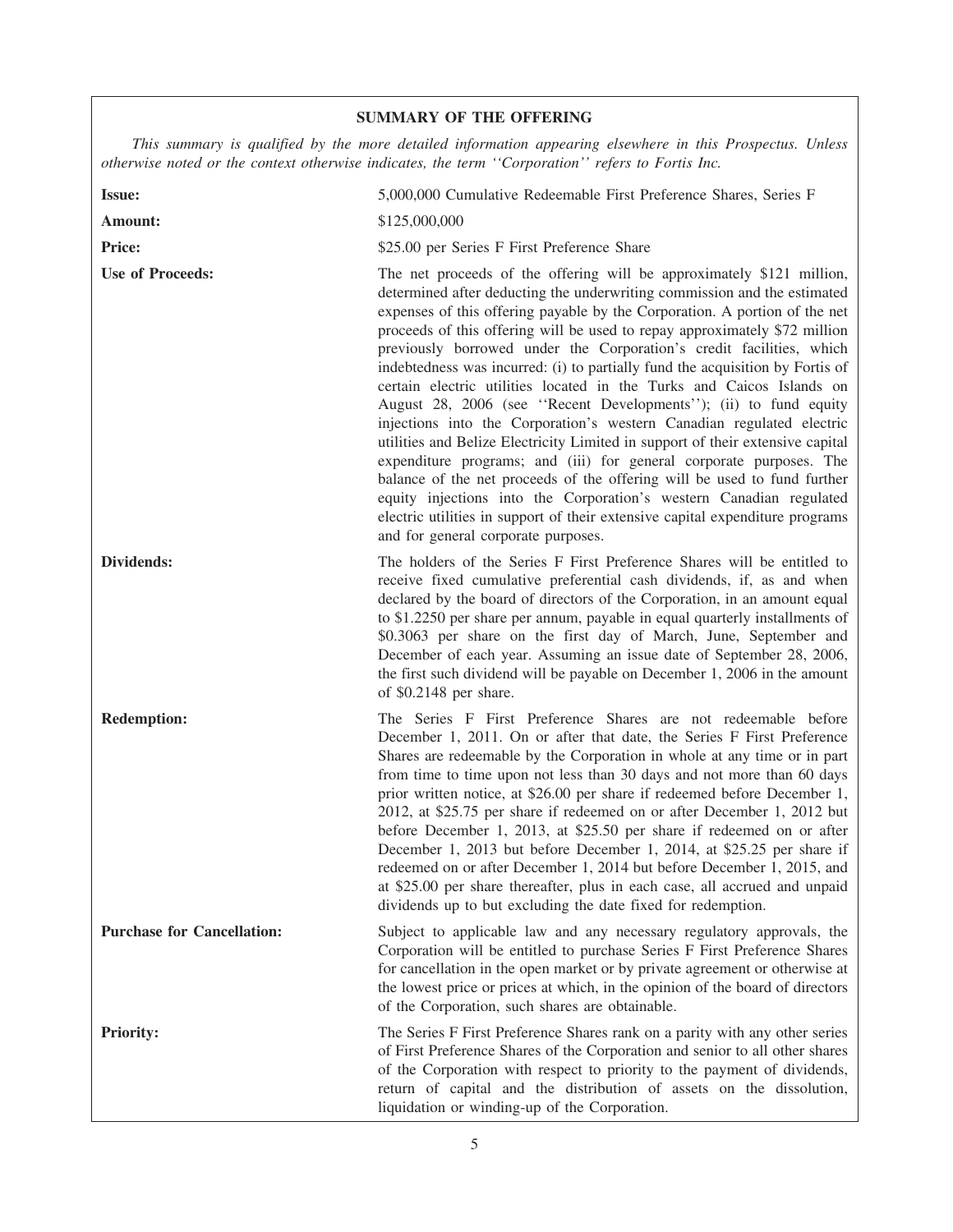| <b>Voting Rights:</b>                     | The Series F First Preference Shares are non-voting unless the Corporation<br>fails to pay eight quarterly dividends on the Series F First Preference<br>Shares, whether or not consecutive and whether or not such dividends have<br>been declared and whether or not there are any monies of the Corporation<br>properly applicable to the payment of dividends. In that event and for only<br>so long as any such dividends remain in arrears, the holders of the Series F<br>First Preference Shares will be entitled to receive notice of and to attend all<br>shareholders' meetings, other than meetings at which only holders of<br>another specified class or series are entitled to vote, and will be entitled to<br>one vote for each Series F First Preference Share held. |
|-------------------------------------------|----------------------------------------------------------------------------------------------------------------------------------------------------------------------------------------------------------------------------------------------------------------------------------------------------------------------------------------------------------------------------------------------------------------------------------------------------------------------------------------------------------------------------------------------------------------------------------------------------------------------------------------------------------------------------------------------------------------------------------------------------------------------------------------|
| <b>Ratings:</b>                           | Dominion Bond Rating Service Limited: pfd-3(high), Standard & Poor's:<br>$P-2(Low)$ .                                                                                                                                                                                                                                                                                                                                                                                                                                                                                                                                                                                                                                                                                                  |
| <b>Tax on Preference Share Dividends:</b> | The Corporation will elect, in the manner and within the time provided<br>under subsection $191.2(1)$ of the Tax Act, to pay or cause payment of the<br>tax under Part VI.1 of the Tax Act at a rate such that the corporate holders<br>of Series F First Preference Shares will not be required to pay tax under<br>Part IV.1 of the Tax Act on dividends received on such shares. See<br>"Details of the Offering" and "Canadian Federal Income Tax<br>Considerations".                                                                                                                                                                                                                                                                                                              |
| Listing:                                  | The TSX has conditionally approved the listing of the Series F First<br>Preference Shares. Listing is subject to the Corporation fulfilling all of the<br>requirements of the TSX on or before December 14, 2006, including<br>distribution of the Series F First Preference Shares to a minimum number<br>of public securityholders.                                                                                                                                                                                                                                                                                                                                                                                                                                                  |
| <b>Earnings Coverage:</b>                 | Earnings coverage information is provided in the Prospectus under the<br>heading "Earnings Coverage Ratio".                                                                                                                                                                                                                                                                                                                                                                                                                                                                                                                                                                                                                                                                            |
|                                           |                                                                                                                                                                                                                                                                                                                                                                                                                                                                                                                                                                                                                                                                                                                                                                                        |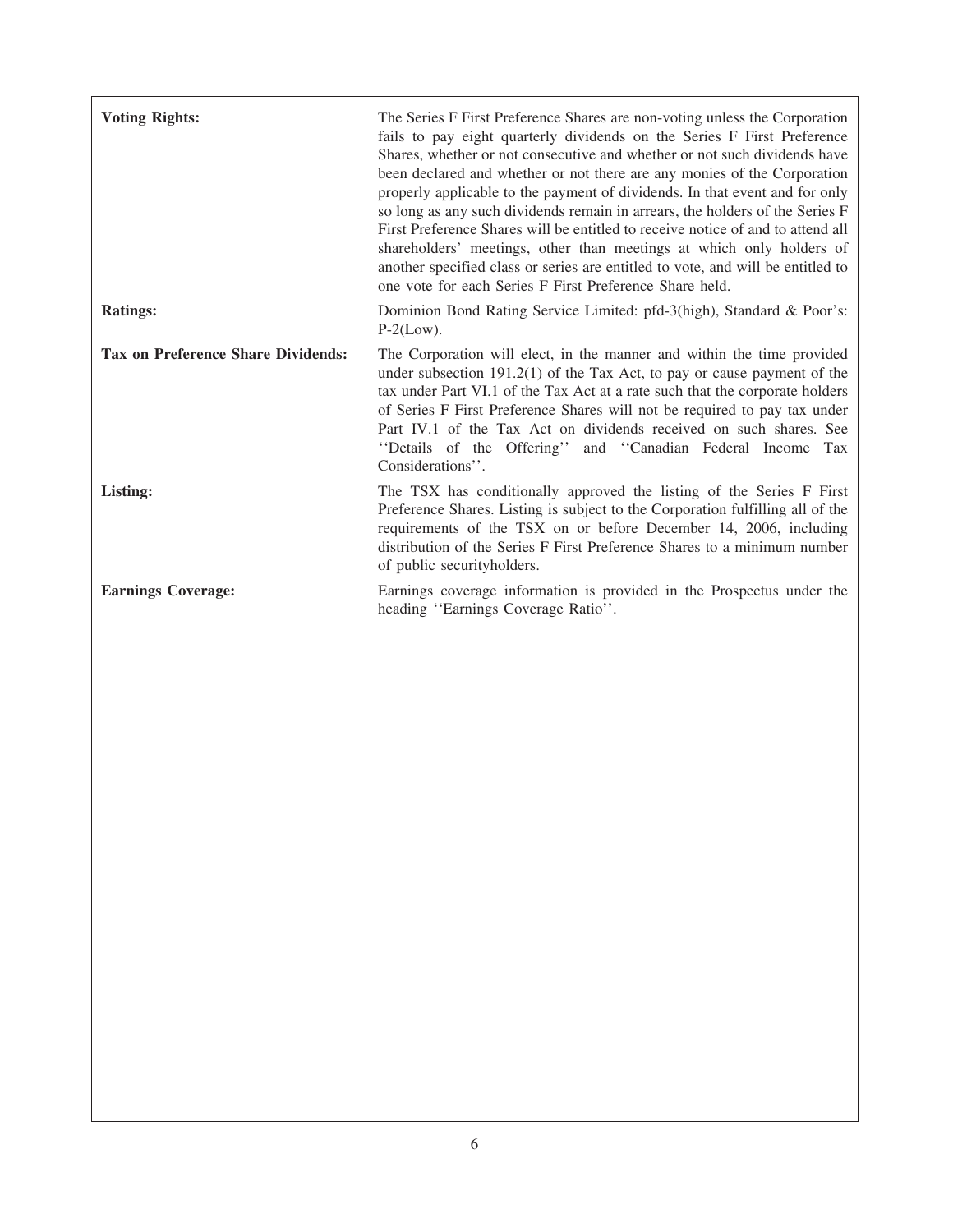#### **FORTIS**

Fortis Inc. was incorporated as 81800 Canada Ltd. under the *Canada Business Corporations Act* on June 28, 1977. The Corporation was continued under the *Corporations Act* (Newfoundland) on August 28, 1987 and on October 12, 1987 the Corporation amended its articles to change its name to ''Fortis Inc.'' The address of the head office and principal place of business of the Corporation is The Fortis Building, Suite 1201, 139 Water Street, St. John's, Newfoundland and Labrador A1B 3T2.

Fortis is principally a diversified, international electric utility holding company that owns subsidiaries engaged in the regulated distribution of electricity. Regulated utility assets comprise approximately 84% of the Corporation's total assets, with the balance comprised primarily of non-regulated electricity generating assets, and commercial real estate and hotel investments owned and operated through its non-utility subsidiary. Fortis holds all the common shares of Newfoundland Power Inc. (''Newfoundland Power'') and, through Fortis Properties Corporation (''Fortis Properties''), holds all the common shares of Maritime Electric Company, Limited (''Maritime Electric''), which are the principal distributors of electricity in Newfoundland and Prince Edward Island, respectively. As well, through its wholly owned subsidiary FortisOntario Inc. (''FortisOntario'') and its subsidiaries, Canadian Niagara Power Inc. (''CNPI'') and Cornwall Street Railway, Light and Power Company, Limited (''Cornwall Electric''), Fortis distributes electricity to customers primarily in Fort Erie, Port Colborne, Gananoque and Cornwall, Ontario.

In May 2004, Fortis acquired, through an indirect wholly owned subsidiary, all of the issued and outstanding shares of FortisAlberta Inc. (formerly Aquila Networks Canada (Alberta) Inc.) (''FortisAlberta'') and FortisBC Inc. (formerly Aquila Networks Canada (British Columbia) Ltd.) (''FortisBC''). Fortis Alberta is a regulated electric utility that distributes electricity generated by other market participants in Alberta. FortisBC is a regulated electric utility that generates, transmits and distributes electricity in British Columbia.

The Corporation's regulated electric utility assets in the Caribbean consist of its ownership, through wholly owned subsidiaries, of a 70.1% interest in Belize Electricity Limited (''Belize Electricity''), the primary distributor of electricity in Belize, and an approximate 37.4% interest in Caribbean Utilities Company Limited (''Caribbean Utilities''), the sole provider of electricity to the island of Grand Cayman, Cayman Islands. On August 28, 2006, Fortis acquired, through a wholly owned subsidiary, all of the outstanding shares of P.P.C. Limited (''PPC'') and Atlantic Equipment & Power (Turks and Caicos) Ltd. (''Atlantic''), which together generate and distribute electricity to 80% of electricity customers in the Turks and Caicos Islands. See ''Recent Developments''.

The Corporation's non-regulated electricity generation operations consist of its 100% interest in each of CNE Energy Inc. (''CNE Energy''), Belize Electric Company Limited (''BECOL''), FortisUS Energy Corporation (''FortisUS Energy''), and FortisOntario, as well as non-regulated electricity generation assets owned by FortisBC.

CNE Energy, a non-regulated indirect subsidiary, holds a 51% interest in the Exploits River Hydro Partnership (the ''Exploits Partnership''). The Exploits Partnership was established with Abitibi-Consolidated Company of Canada (''Abitibi-Consolidated''), which holds the remaining 49% interest, to develop additional capacity at Abitibi-Consolidated's hydroelectric plant at Grand Falls-Windsor and redevelop Abitibi-Consolidated's hydroelectric plant at Bishop's Falls, Newfoundland and Labrador. As of December 31, 2005, CNE Energy also included the non-regulated electricity generation operations of the former FortisOntario Generation Corporation (''FortisOntario Generation''), which consists of six small hydroelectric generating stations in eastern Ontario with a combined capacity of 8 megawatts (''MW'').

BECOL owns and operates both the 25 MW Mollejon and 7 MW Chalillo hydroelectric facilities, located on the Macal River in Belize, Central America. Through FortisUS Energy, a wholly owned subsidiary of Fortis Properties, the Corporation owns and operates 4 hydroelectric generating stations in Upper New York State with a total combined capacity of 23 MW. FortisOntario includes 75 MW of water entitlement associated with the Rankine Generating Station at Niagara Falls and the operation of a 5 MW gas-fired cogeneration plant that provides district heating to 17 commercial customers in Cornwall. During 2005, the Rankine Generating Station assets were written down as a result of the implementation of a water and power exchange agreement with Ontario Power Generation Inc. (''OPGI'') (the ''Niagara Exchange Agreement''). The Niagara Exchange Agreement assigns FortisOntario water rights on the Niagara River to OPGI and facilitates the irrevocable exchange of 75 MW of wholesale electric power supply to FortisOntario from OPGI until April 30, 2009 in exchange for FortisOntario's agreement not to seek renewal of the water entitlement at that time. The non-regulated electricity generation operations of FortisBC conducted through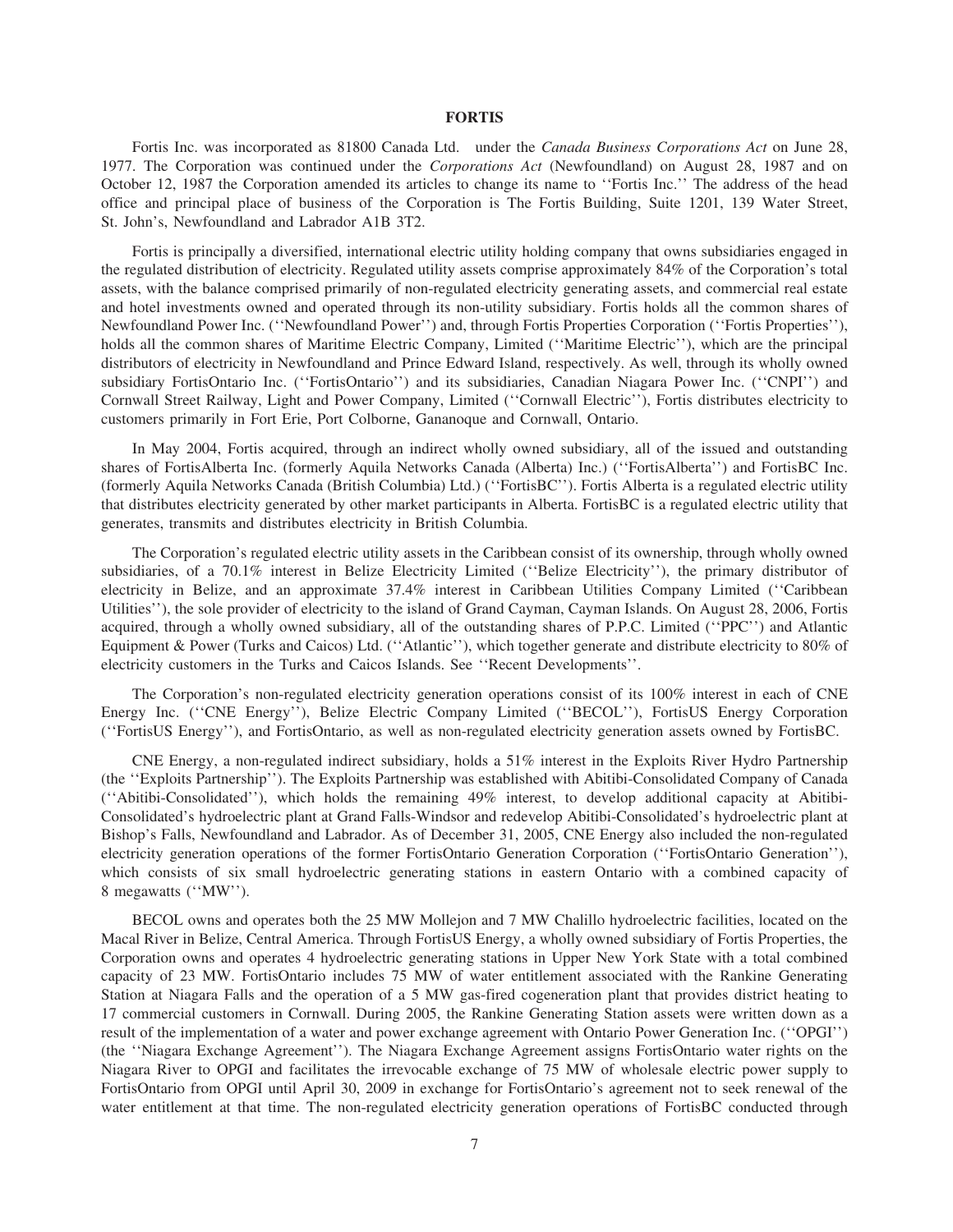Walden, its wholly owned partnership, include the 16 MW run-of-river Walden hydroelectric power plant near Lillooet, British Columbia.

Through its wholly owned subsidiary, Fortis Properties, the Corporation owns and operates hotels in six provinces in Canada and commercial real estate in Atlantic Canada. Its holdings include 14 hotels with more than 2,800 rooms and approximately 2.7 million square feet of commercial real estate.

#### **Regulated Utilities — Canadian**

#### *FortisAlberta*

On May 31, 2004, Fortis, through an indirect wholly owned subsidiary, acquired all of the issued and outstanding shares of FortisAlberta (formerly Aquila Networks Canada (Alberta) Ltd.). FortisAlberta owns and operates the electricity distribution system in a substantial portion of southern and central Alberta. FortisAlberta distributes electricity to approximately 421,000 customers using approximately 104,000 kilometres of power lines. FortisAlberta's business is the ownership and operation of regulated electricity distribution facilities that distribute electricity generated by other market participants from high-voltage transmission substations to end-use customers. FortisAlberta is not involved in the generation, transmission or direct sale of electricity.

#### *FortisBC*

On May 31, 2004, Fortis, through an indirect wholly owned subsidiary, acquired all of the issued and outstanding shares of FortisBC (formerly Aquila Networks Canada (British Columbia Ltd.). FortisBC is an integrated regulated electric utility that owns a network of generation, transmission and distribution assets located in the southern interior of British Columbia. FortisBC serves a diverse mix of approximately 150,000 customers, with residential customers representing the largest customer segment. FortisBC owns four regulated hydroelectric generating plants with an aggregate capacity of 235 MW that provide approximately 50% of the Corporation's energy and 30% of its capacity needs. FortisBC's remaining electricity supply is acquired through long-term power purchase contracts and short-term market purchases. FortisBC includes non-regulated operating, maintenance and management services relating to the 450 MW Waneta hydroelectric generation facility owned by Teck Cominco Metals Ltd., the 149 MW Brilliant Hydroelectric Plant and the 185 MW Arrow Lakes Hydroelectric Plant owned by Columbia Power Corporation and Columbia Basin Trust and the distribution system owned by the City of Kelowna.

Fortis also indirectly owns all of the outstanding shares of Princeton Light and Power Company, Limited (''PLP''), which was purchased on May 31, 2005 and is an electric utility that serves approximately 3,200 customers, mainly in Princeton, British Columbia. PLP presently purchases its wholesale power from FortisBC.

#### *Newfoundland Power*

Fortis holds all of the common shares of Newfoundland Power. Newfoundland Power is an electric utility that operates an integrated generation, transmission and distribution system throughout the island portion of the Province of Newfoundland and Labrador. Newfoundland Power serves over 227,000 customers, or 85% of electricity customers in the Province, in approximately 600 communities, and met a peak demand of 1,124 MW in 2005. Approximately 90% of the electricity that Newfoundland Power sells to its customers is purchased from Newfoundland and Labrador Hydro Corporation. Currently, Newfoundland Power has an installed generating capacity of 136 MW, of which 92 MW is hydroelectric generation.

#### *Maritime Electric*

Through its subsidiary, Fortis Properties, Fortis owns all of the common shares of Maritime Electric, which is the principal distributor of electricity on Prince Edward Island. Maritime Electric directly supplies approximately 70,300 customers, or approximately 90% of the electricity consumers on the Island, and met a peak demand of 209 MW in 2005. Maritime Electric purchases most of the energy it distributes to its customers from New Brunswick Power Corporation and maintains on-Island generating facilities at Charlottetown and Borden-Carleton with a combined total capacity of 150 MW.

#### *FortisOntario*

The Corporation's regulated utility investments in Ontario are comprised of CNPI, including the operations of Port Colborne Hydro, and Cornwall Electric, all of which are owned through FortisOntario. In total, its distribution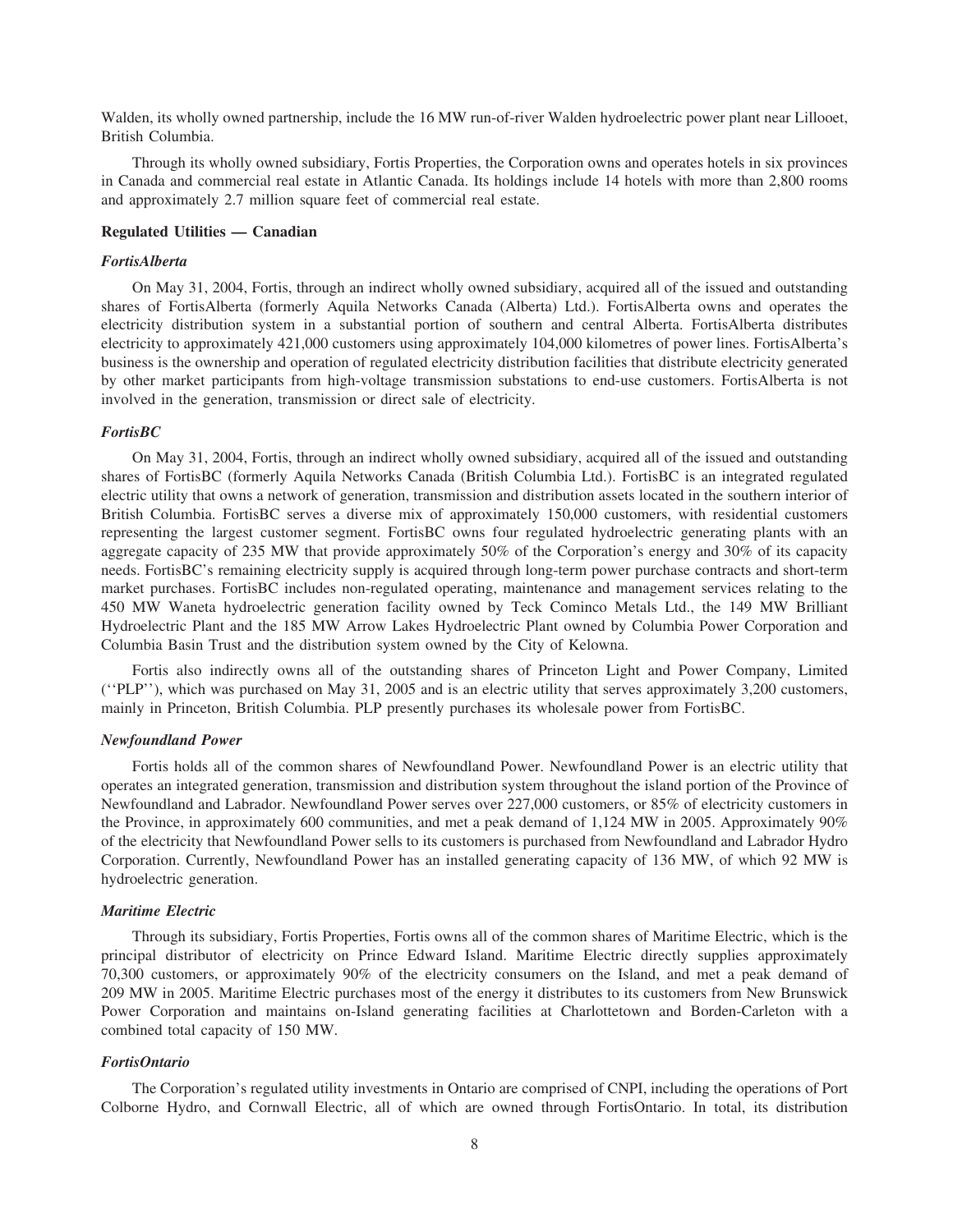operations serve approximately 51,300 customers in the Fort Erie, Port Colborne, Cornwall and Gananoque areas of Ontario and met a combined peak demand of 249 MW in 2005. CNPI owns international transmission facilities at Fort Erie as well as a 10% interest in each of Westario Power Holdings Inc. and Rideau St. Lawrence Holdings Inc., two regional electric distribution companies formed in 2000 that, together, serve approximately 27,000 customers.

#### **Regulated Utilities — Caribbean**

#### *Belize Electricity*

Fortis, through wholly owned subsidiaries incorporated under the laws of the Cayman Islands, holds a 70.1% interest in Belize Electricity. Belize Electricity is the primary distributor of electricity in the Central American country of Belize. Belize Electricity directly supplies approximately 69,000 customers in Belize and meets a peak demand of 64 MW.

#### *Caribbean Utilities*

Fortis, through a wholly owned subsidiary, holds an approximate 37.4% interest in Caribbean Utilities, the only public electric utility on Grand Cayman, Cayman Islands. Caribbean Utilities has the exclusive right to generate, distribute, transmit and supply electricity to the island of Grand Cayman, Cayman Islands, pursuant to a 25-year exclusive licence issued in 1986. Caribbean Utilities serves more than 21,600 customers and, by the end of July 2006, Caribbean Utilities' total owned generating capacity reached 120 MW compared to 123 MW pre-Hurricane Ivan. Hurricane Ivan was a Category V hurricane that struck Grand Cayman in September 2004.

The Class A Ordinary Shares of Caribbean Utilities are listed for trading on the Toronto Stock Exchange (the ''TSX'') under the symbol CUP.U. The Corporation's investment in Caribbean Utilities resulted from a series of transactions from March 2000 through June 2006. Following these transactions, Fortis beneficially owns 9,452,395 Class A Ordinary Shares, or approximately 37.4% of the outstanding Class A Ordinary Shares.

#### **Non-Regulated — Fortis Generation**

#### *Ontario*

Non-regulated generation assets in Ontario include the operations of FortisOntario and the former FortisOntario Generation. On December 14, 2005, FortisOntario Generation was transferred from FortisOntario to Fortis Properties and, subsequently, on January 1, 2006, FortisOntario Generation was amalgamated with CNE Energy and continues to operate as CNE Energy. CNE Energy's operations in Ontario consist of six small hydroelectric generating stations, which were originally acquired as Granite Power Distribution and Rideau Falls, with a combined capacity of approximately 8 MW. FortisOntario's assets include 75 MW of water entitlement associated with the Rankine Generating Station at Niagara Falls and the operation of a 5-MW gas-fired cogeneration plant that provides district heating to 17 commercial customers in Cornwall. During 2005, the Rankine Generating Station assets were written down as a result of the implementation of the Niagara Exchange Agreement. The Niagara Exchange Agreement assigns FortisOntario's water rights on the Niagara River to OPGI and facilitates the irrevocable exchange of 75 MW of wholesale electric power supply to FortisOntario from OPGI until April 30, 2009 in exchange for FortisOntario's agreement not to seek renewal of the water entitlement at that time.

#### *Belize*

Non-regulated generation operations in Belize are conducted through the Corporation's wholly owned indirect subsidiary, BECOL, under a franchise agreement with the Government of Belize. Fortis acquired a 95% interest in BECOL in 2001 for total consideration of approximately \$103 million. On May 20, 2004, Fortis acquired the remaining five per cent interest in BECOL from the Social Security Board of the Government of Belize for \$4.8 million, making it a wholly owned indirect subsidiary of the Corporation. BECOL owns and operates the 25 MW Mollejon hydroelectric facility and the 7-MW Chalillo hydroelectric facility, which was inaugurated on November 15, 2005. Both facilities are located on the Macal River in Belize. These generating plants have the capability of delivering average annual energy production of approximately 160 gigawatt hours (''GWh''). BECOL sells its entire output to Belize Electricity under a 50 year power purchase agreement.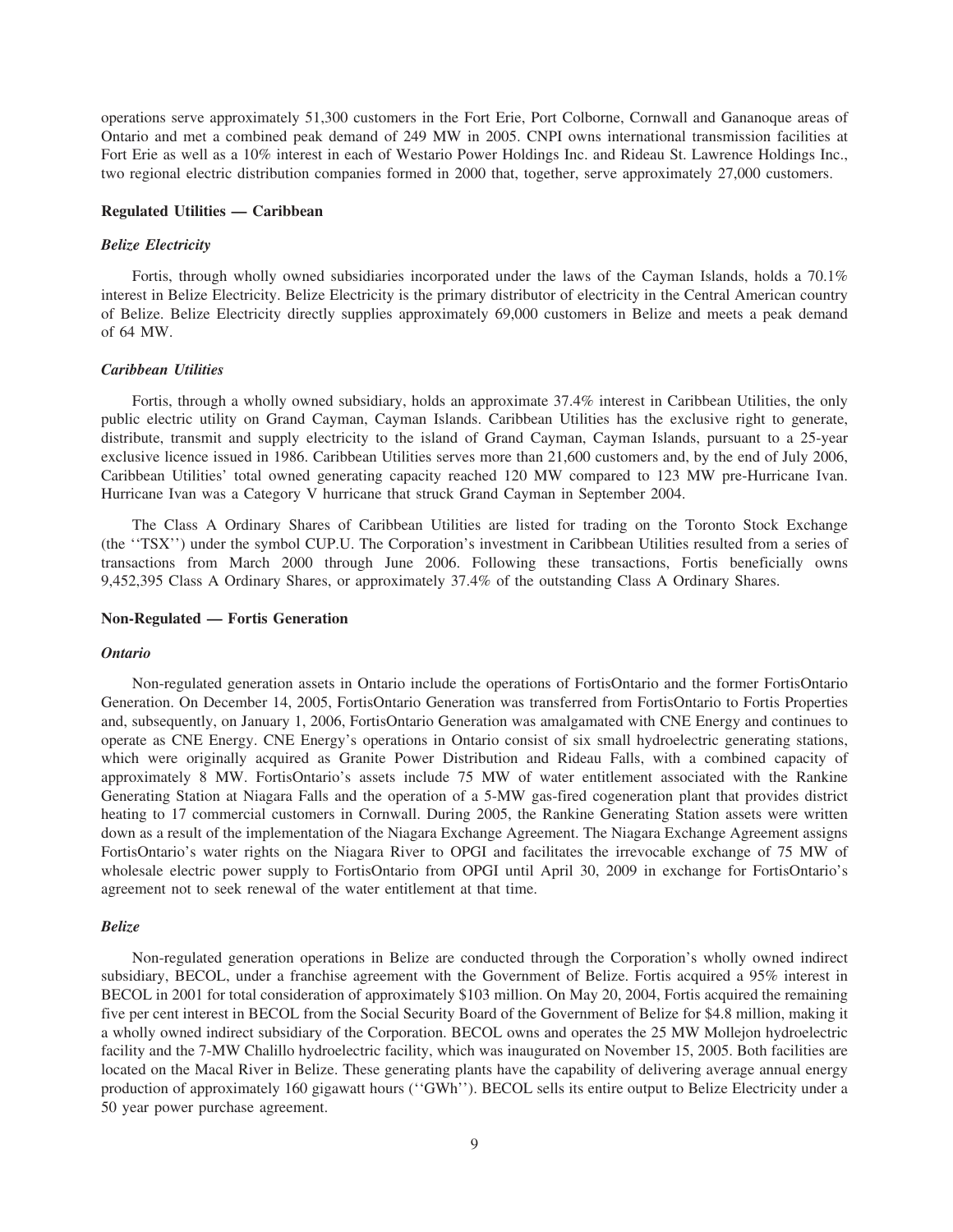#### *Central Newfoundland*

Non-regulated generation operations in central Newfoundland are conducted through the Corporation's indirect 51% interest in the Exploits Partnership. The Exploits Partnership is a partnership with Abitibi-Consolidated that constructed, installed and operates additional capacity at Abitibi-Consolidated's hydroelectric plant at Grand Falls-Windsor and redeveloped the forestry company's hydroelectric plant at Bishop Falls, Newfoundland and Labrador. The 51% interest in the partnership is owned through CNE Energy, a wholly owned subsidiary of Fortis Properties, which was transferred from the Corporation's direct control on December 1, 2005. On December 1, 2005, the name of CNE Energy replaced the previous name of Central Newfoundland Energy Inc. On January 1, 2006, CNE Energy and FortisOntario Generation amalgamated and continue to operate as CNE Energy. The project undertaken by the Exploits Partnership was completed in November 2003. Abitibi-Consolidated continues to utilize the historical annual generation of approximately 450 GWh while the additional energy produced from the new facilities, approximately 140 GWh, is sold to Newfoundland Hydro under a 30-year take-or-pay power purchase agreement, which is exempt from regulation.

#### *Upper New York State*

Non-regulated generation operations in upper New York State are conducted through the Corporation's wholly owned indirect subsidiary FortisUS Energy, which became a direct subsidiary of Fortis Properties on January 1, 2005 by way of a transfer from its subsidiary, Maritime Electric. Generating operations in upper New York State include the operations of four hydroelectric generating stations with a combined generating capacity of 23 MW operating under licences from the United States Federal Energy Regulatory Commission.

#### *British Columbia*

Non-regulated generation operations in British Columbia were acquired as part of FortisBC in May 2004. Generating assets in British Columbia consist of the 16-MW run-of-river Walden hydroelectric power plant near Lillooet, British Columbia. This plant sells its entire output to BC Hydro under a power purchase agreement.

#### **Non-Regulated — Fortis Properties**

Fortis has owned all of the issued and outstanding shares of Fortis Properties since its inception in 1989. Fortis Properties owns and operates hotels in six provinces in Canada and commercial real estate in Atlantic Canada. Its holdings include 14 hotels with more than 2,800 rooms and approximately 2.7 million square feet of commercial real estate.

#### **RECENT DEVELOPMENTS**

On August 28, 2006, the Corporation acquired, through its wholly owned subsidiary Fortis Energy (Bermuda) Ltd., all of the outstanding shares of PPC and Atlantic. The aggregate purchase price, including assumed debt of approximately US\$20,000,000, was approximately US\$90,000,000.

Together, PPC and Atlantic serve almost 7,500 customers, or approximately 80% of electricity customers in the Turks and Caicos Islands. PPC is the sole provider of electricity in Provindenciales, North Caicos and Middle Caicos pursuant to an exclusive 50-year licence that expires in 2037. Atlantic is the sole provider of electricity in South Caicos pursuant to an exclusive 50-year licence that expires in 2036. The utilities have a combined diesel-fired generating capacity of approximately 35 MW and meet a peak demand of approximately 20 MW.

Each utility is regulated under a traditional rate of return on rate base approach, with a fixed rate of return of 17.5% on a defined asset base. The combined defined asset base of the two utilities as at June 30, 2006 was approximately US\$50,000,000.

Following the closing of the purchase of PPC and Atlantic, the Premier of the Turks and Caicos Islands questioned whether the consent of the Government of the Turks and Caicos Islands was required in connection with the transaction and referred the matter to the Attorney General for review. Fortis is of the view that no such consent was required.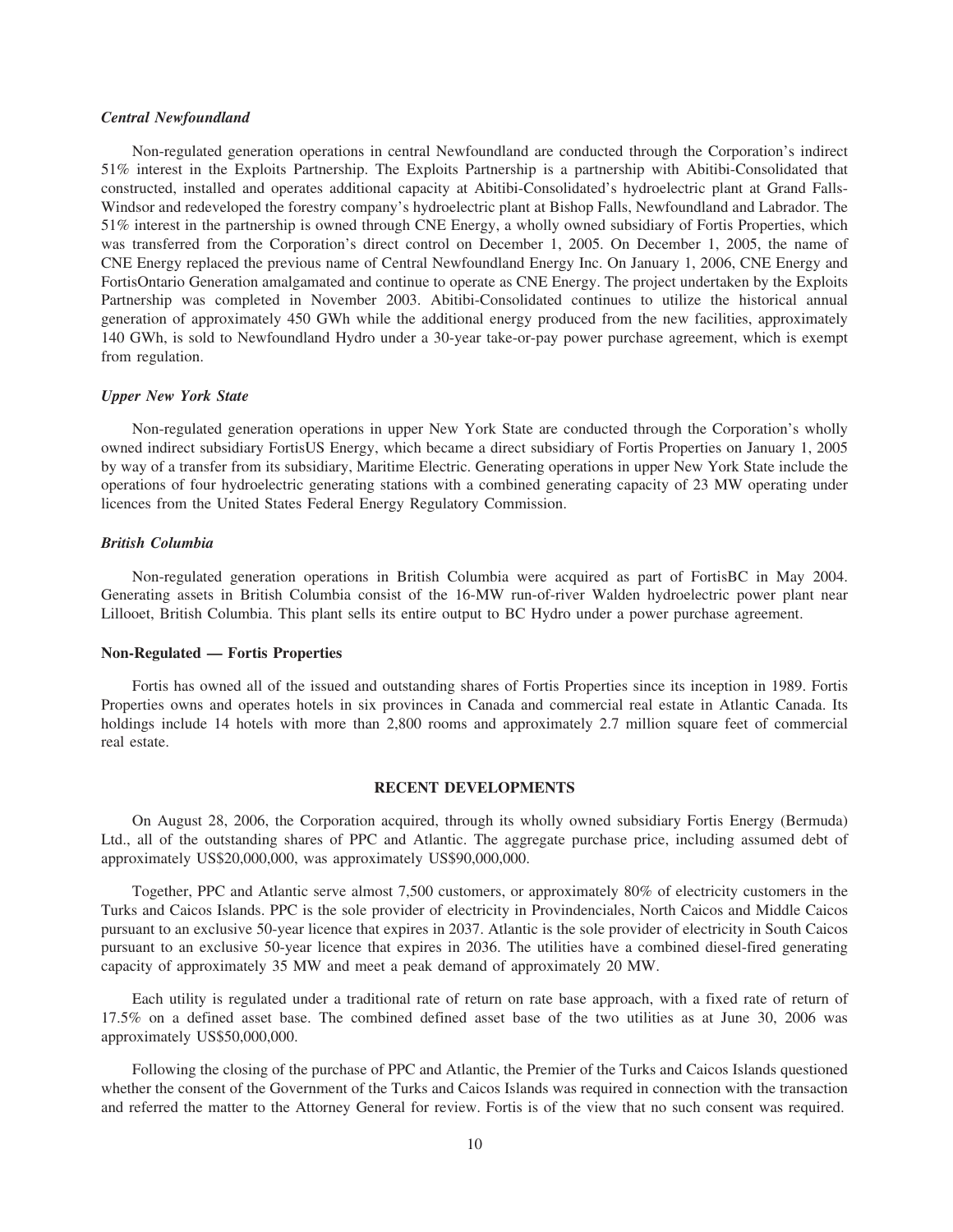#### **SHARE CAPITAL OF FORTIS**

The authorized share capital of the Corporation consists of an unlimited number of Common Shares and an unlimited number of First Preference Shares issuable in series and an unlimited number of Second Preference Shares issuable in series, in each case without nominal or par value. As at September 20, 2006, 103,706,175 Common Shares, 5,000,000 First Preference Shares Series C and 7,993,500 First Preference Shares Series E were issued and outstanding.

Holders of Common Shares are entitled to dividends on a *pro rata* basis if, as and when declared by the board of directors of Fortis. Subject to the rights of the holders of the First Preference Shares and Second Preference Shares and any other class of shares of the Corporation entitled to receive dividends in priority to or rateably with the holders of the Common Shares, the board of directors of Fortis may declare dividends on the Common Shares to the exclusion of any other class of shares of the Corporation. On the liquidation, dissolution or winding-up of Fortis, holders of Common Shares are entitled to participate rateably in any distribution of assets of Fortis, subject to the rights of holders of First Preference Shares and Second Preference Shares and any other class of shares of the Corporation entitled to receive the assets of the Corporation on such a distribution in priority to or rateably with the holders of the Common Shares. Holders of the Common Shares are entitled to receive notice of and to attend all annual and special meetings of the shareholders of Fortis, other than separate meetings of holders of any class or series of shares, and to one vote in respect of each Common Share held at such meetings.

#### **EARNINGS COVERAGE RATIO**

The Corporation's dividend requirements on all of its First Preference Shares after giving effect to the issue of 5,000,000 Series F First Preference Shares, and adjusted to a before-tax equivalent using an effective income tax rate of 32.9%, amounted to \$34 million for each of the 12 months ended December 31, 2005 and the 12 months ended June 30, 2006. The Corporation's interest requirements for the 12 months ended December 31, 2005 and 12 months ended June 30, 2006, respectively, amounted to \$187 million and \$186 million. The Corporation's earnings before interest and income tax for the 12 months ended December 31, 2005 and 12 months ended June 30, 2006, were \$364 million and \$340 million, respectively, which is 1.95 times and 1.83 times the Corporation's aggregate dividend and interest requirements for the periods, respectively.

#### **RATINGS**

The Series F First Preference Shares are rated pfd-3(high) by Dominion Bond Rating Service Limited (''DBRS''). The Series F First Preference Shares are rated P-2(Low) by Standard & Poor's (''S&P'').

The DBRS rating of pfd-3(high) is the highest of three sub-categories within the third highest rating of the six standard categories of ratings utilized by DBRS for preferred shares. A P-2(Low) rating by S&P is the lowest of the three sub-categories within the second highest rating of the eight standard categories of ratings utilized by S&P for preferred shares.

Credit ratings are intended to provide investors with an independent measure of the credit quality of an issue of securities. The credit ratings accorded to the Series F First Preference Shares by these rating agencies are not recommendations to purchase, hold or sell the Series F First Preference Shares, as such ratings do not comment as to market price or suitability for a particular investor. There is no assurance that any rating will remain in effect for any given period of time or that any rating will not be revised or withdrawn entirely by a rating agency in the future if, in its judgment, circumstances so warrant.

#### **DETAILS OF THE OFFERING**

#### **Specific Provisions of First Preference Shares**

The following is a summary of the material rights, privileges, conditions and restrictions attached to the First Preference Shares as a class.

#### *Issuance in Series*

The board of directors of the Corporation may from time to time issue First Preference Shares in one or more series. Prior to issuing shares in a series, the board of directors is required to fix the number of shares in the series and determine the designation, rights, privileges, restrictions and conditions attaching to that series of First Preference Shares.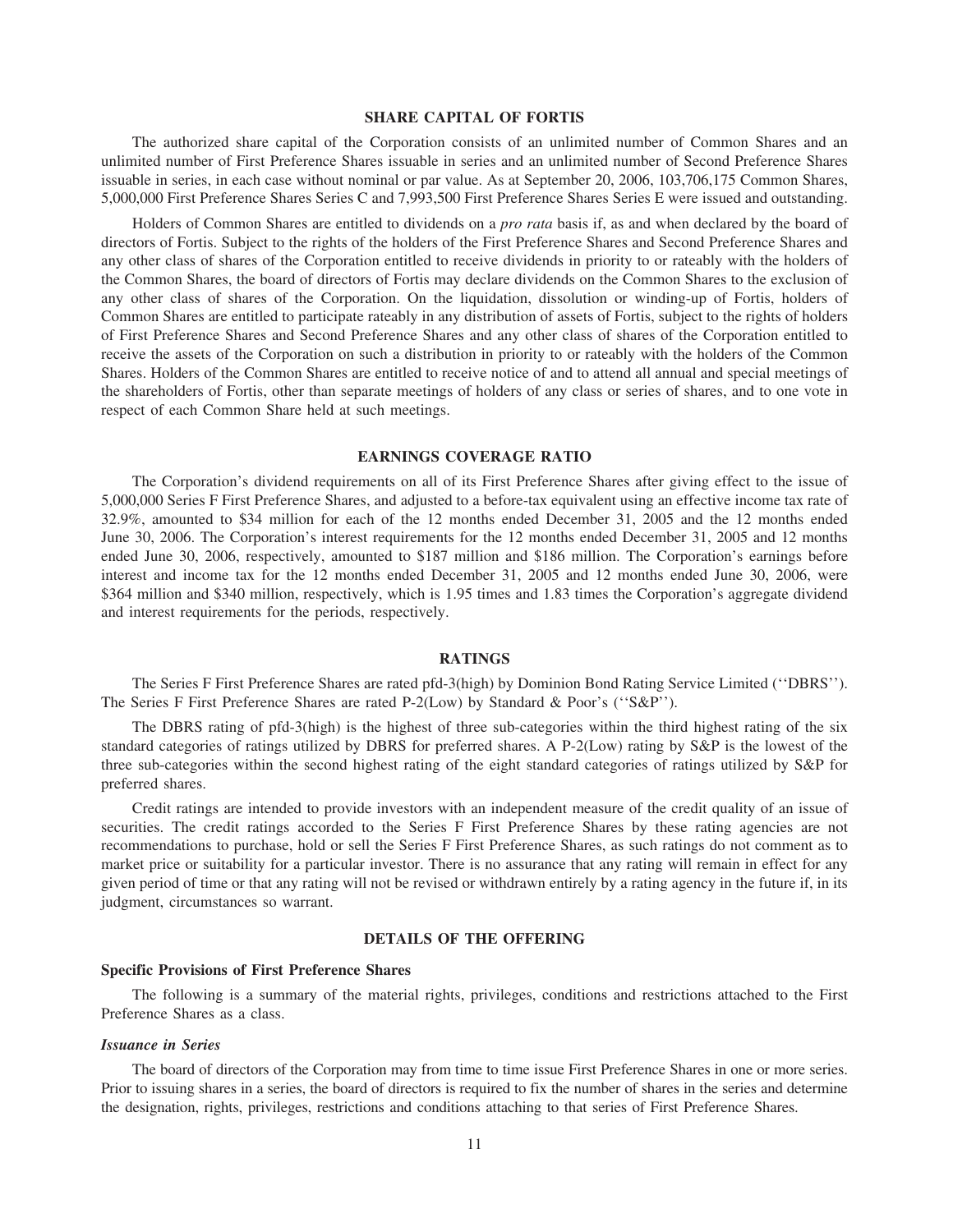#### *Priority*

The First Preference Shares rank on a parity with the First Preference Shares of every other series and in priority to all other shares of the Corporation as to the payment of dividends, return of capital and the distribution of assets in the event of the liquidation, dissolution or winding-up of the Corporation, whether voluntary or involuntary, or any other distribution of the assets of the Corporation among its shareholders for the purpose of winding-up its affairs. Each series of First Preference Shares participates rateably with every other series of First Preference Shares in respect of accumulated cumulative dividends and return of capital if any amount of cumulative dividends, whether or not declared, or amount payable on the return of capital in respect of a series of First Preference Shares, is not paid in full.

#### *Voting*

The holders of the First Preference Shares are not entitled to any voting rights as a class except to the extent that voting rights may from time to time be attached to any series of First Preference Shares, and except as provided by law or as described below under ''Modification''. At any meeting of the holders of the First Preference Shares, each holder shall have one vote in respect of each First Preference Share held.

#### *Modification*

The class provisions attached to the First Preference Shares may only be amended with the prior approval of the holders of the First Preference Shares in addition to any other approvals required by the *Corporations Act* (Newfoundland and Labrador) or any other statutory provisions of like or similar effect in force from time to time. The approval of the holders of the First Preference Shares with respect to any and all matters may be given by at least twothirds of the votes cast at a meeting of the holders of the First Preference Shares duly called for that purpose.

#### **Specific Provisions of Series F First Preference Shares**

The following is a summary of the material rights, privileges, restrictions and conditions attached to the Series F First Preference Shares.

#### *Issue Price*

The Series F First Preference Shares will have an issue price of \$25.00 per share.

#### *Priority*

The Series F First Preference Shares rank on a parity with any other series of First Preference Shares of the Corporation and senior to all other shares of the Corporation with respect to priority to the payment of dividends, return of capital and the distribution of assets on the dissolution, liquidation or winding-up of the Corporation.

#### *Dividends*

The holders of the Series F First Preference Shares will be entitled to receive fixed cumulative preferential cash dividends, if, as and when declared by the board of directors of the Corporation, in an amount equal to \$1.2250 per share per annum, accruing from the date of original issue, payable in equal quarterly installments on the first day of March, June, September and December of each year. Assuming an issue date of September 28, 2006, the first such dividend will be payable on December 1, 2006 and will be \$0.2148 per share and thereafter the quarterly dividend will be \$0.3063 per share.

#### *Redemption*

The Series F First Preference Shares are not redeemable before December 1, 2011. On or after this date, subject to the terms of any shares of the Corporation ranking prior to the Series F First Preference Shares, to applicable law and to the provisions described under ''Restrictions on Dividends and Retirement and Issue of Shares'' below, the Corporation may, at its option, at any time redeem all, or from time to time any part, of the outstanding Series F First Preference Shares by the payment of an amount in cash for each such share so redeemed of \$26.00 if redeemed before December 1, 2012, \$25.75 on or after December 1, 2012 but if redeemed before December 1, 2013, of \$25.50 if redeemed on or after December 1, 2013 but before December 1, 2014, of \$25.25 if redeemed on or after December 1, 2014 but before December 1, 2015, and of \$25.00 if redeemed on or after December 1, 2015, plus in each case, all accrued and unpaid dividends up to but excluding the date fixed for redemption (less any tax required to be deducted and withheld by the Corporation).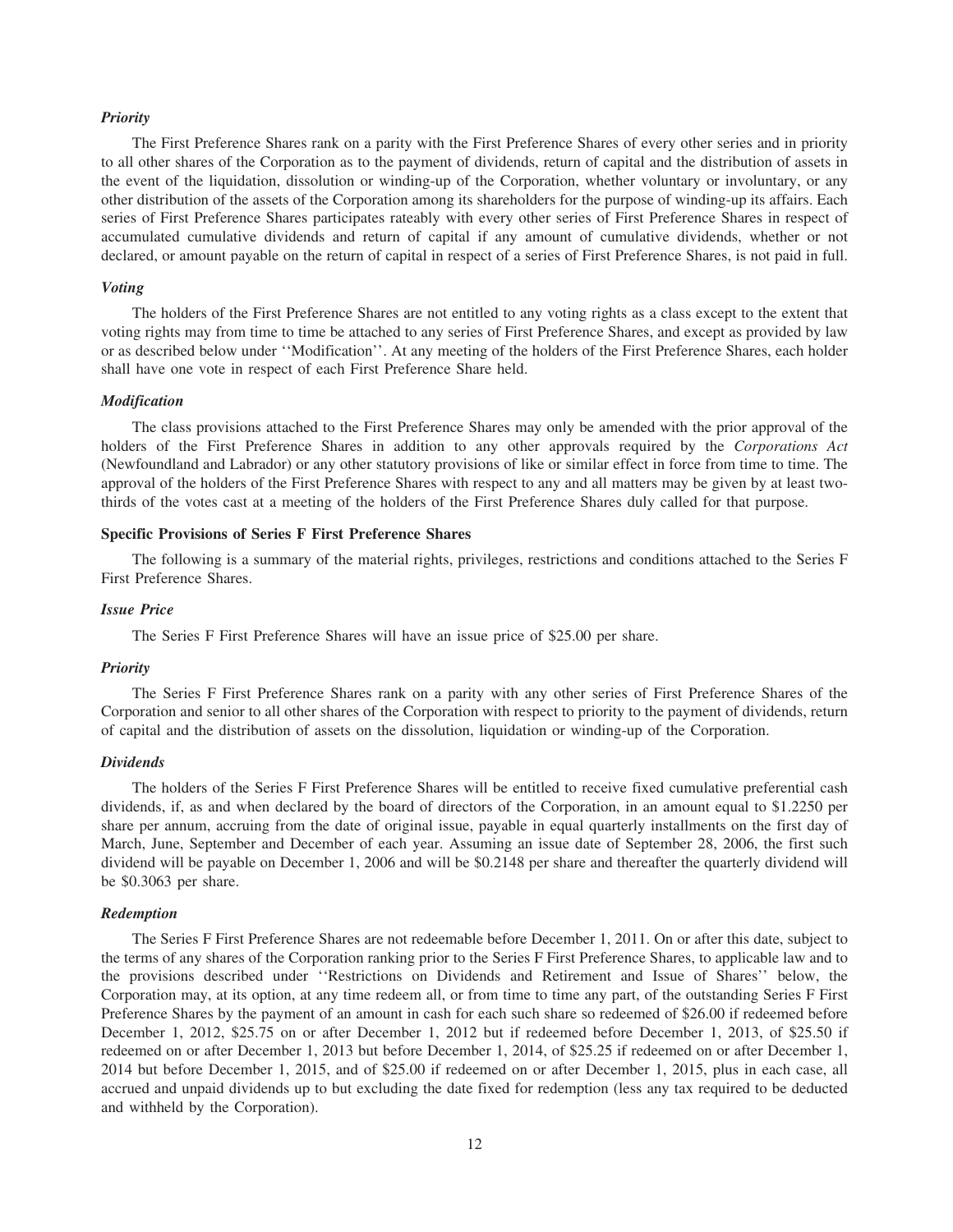Notice of any redemption will be given by the Corporation not less than 30 days and not more than 60 days prior to the date fixed for redemption. If less than all the outstanding Series F First Preference Shares are at any time to be redeemed, the shares will be redeemed on a *pro rata* basis.

#### *Purchase for Cancellation*

Subject to applicable law, any necessary regulatory approvals and the provisions described under ''Restrictions on Dividends and Retirement and Issue of Shares'' below, the Corporation may, at any time, purchase for cancellation the whole or any part of the Series F First Preference Shares in the open market or by private agreement or otherwise at the lowest price or prices at which, in the opinion of the board of directors of the Corporation, such shares are obtainable.

#### *Liquidation, Dissolution and Winding-Up*

In the event of the liquidation, dissolution or winding-up of the Corporation or any other distribution of assets of the Corporation among its shareholders for the purpose of winding up its affairs, the holders of the Series F First Preference Shares will be entitled to payment of an amount equal to \$25.00 per share, plus an amount equal to all accrued and unpaid dividends up to but excluding the date fixed for payment or distribution (less any tax required to be deducted and withheld by the Corporation), before any amount is paid or any assets of the Corporation are distributed to the holders of the Common Shares or any other shares ranking junior as to capital to the Series F First Preference Shares. The holders of the Series F First Preference Shares will not be entitled to share in any further distribution of the assets of the Corporation.

#### *Restrictions on Dividends and Retirement and Issue of Shares*

So long as any of the Series F First Preference Shares are outstanding, the Corporation will not, without the approval of the holders of the Series F First Preference Shares:

- (a) declare, pay or set apart for payment any dividends (other than stock dividends payable in shares of the Corporation ranking as to capital and dividends junior to the Series F First Preference Shares) on any shares of the Corporation ranking as to dividends junior to the Series F First Preference Shares;
- (b) except out of the net cash proceeds of a substantially concurrent issue of shares of the Corporation ranking as to return of capital and dividends junior to the Series F First Preference Shares, redeem or call for redemption, purchase or otherwise pay off, retire or make any return of capital in respect of any shares of the Corporation ranking as to capital junior to the Series F First Preference Shares;
- (c) redeem or call for redemption, purchase or otherwise pay off or retire for value or make any return of capital in respect of less than all of the Series F First Preference Shares then outstanding;
- (d) except pursuant to any purchase obligation, sinking fund, retraction privilege or mandatory redemption provisions attaching thereto, redeem or call for redemption, purchase or otherwise pay off or retire for value or make any return of capital in respect of any First Preference Shares, ranking as to dividends or capital on a parity with the Series F First Preference Shares; or
- (e) issue any additional Series F First Preference Shares or any shares ranking as to dividends or capital prior to or on a parity with the Series F First Preference Shares,

unless, in each such case, all accrued and unpaid dividends up to and including the dividend payable for the last completed period for which dividends were payable on the Series F First Preference Shares and on all other shares of the Corporation ranking as to dividends prior to or on a parity with the Series F First Preference Shares with respect to the payment of dividends have been declared and paid or set apart for payment.

#### *Shareholder Approvals*

The approval of all amendments to the rights, privileges, restrictions and conditions attaching to the Series F First Preference Shares as a series and any other approval to be given by the holders of the Series F First Preference Shares may be given by a resolution carried by an affirmative vote of at least two-thirds of the votes cast at a meeting at which the holders of not less than a majority of the outstanding Series F First Preference Shares are present or represented by proxy or, if no quorum is present at such meeting, at an adjourned meeting at which the holders of Series F First Preference Shares then present would form the necessary quorum. At any meeting of holders of Series F First Preference Shares as a series, each such holder shall be entitled to one vote in respect of each Series F First Preference Share held.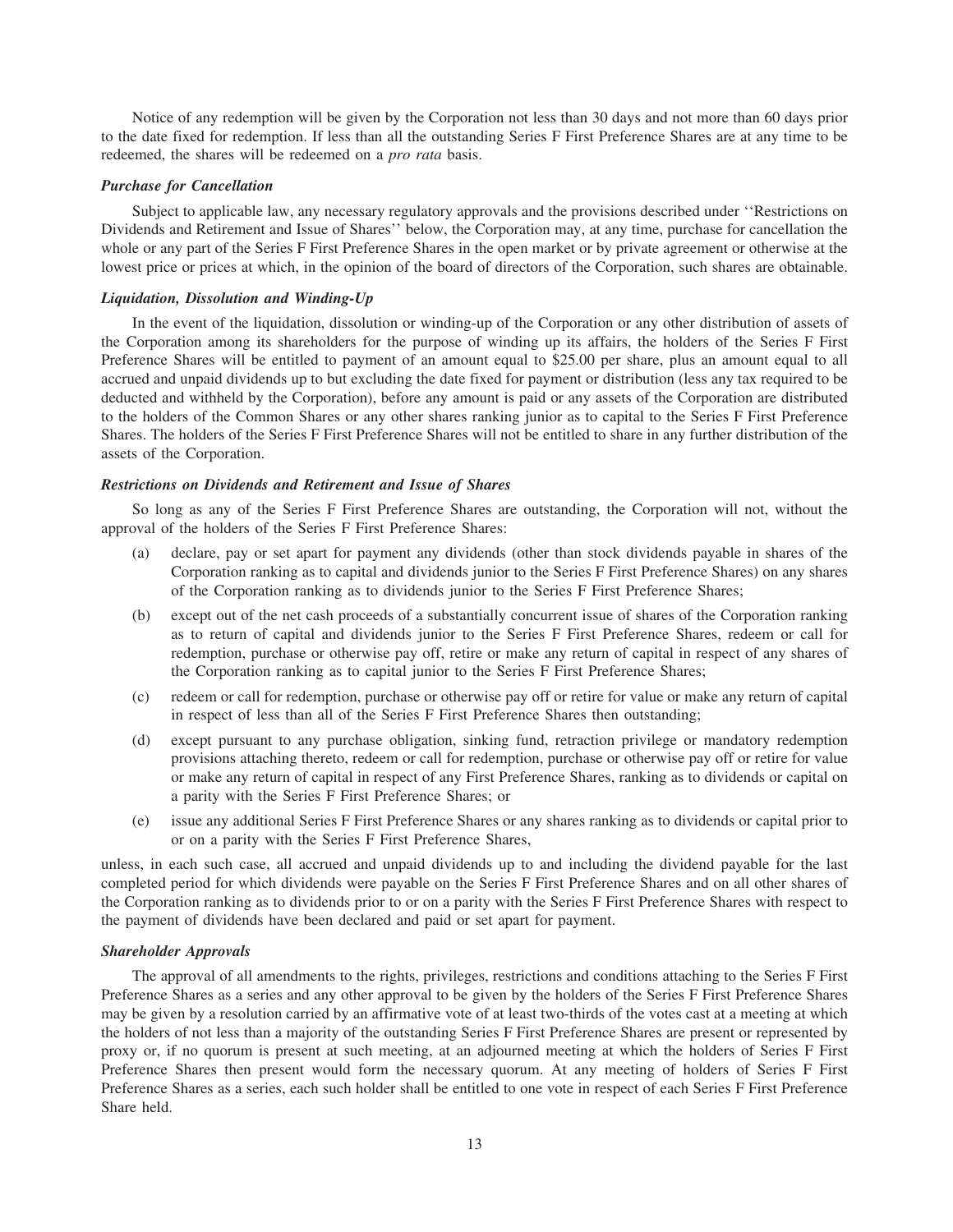#### *Voting Rights*

The holders of the Series F First Preference Shares will not be entitled (except as otherwise provided by law and except for meetings of the holders of First Preference Shares as a class and meetings of the holders of Series F First Preference Shares as a series) to receive notice of, attend at, or vote at, any meeting of shareholders of the Corporation unless and until the Corporation fails to pay eight quarterly dividends on the Series F First Preference Shares, whether or not consecutive and whether or not such dividends have been declared and whether or not there are any monies of the Corporation properly applicable to the payment of dividends. In the event of such non-payment, and for only so long as any such dividends remain in arrears, the holders of the Series F First Preference Shares will have the right to receive notice of and to attend each meeting of shareholders of the Corporation which takes place more than 60 days after the date on which the failure first occurs (other than a separate meeting of the holders of another series or class of shares) and such holders shall have the right, at any such meeting, to one vote for each Series F First Preference Share held. Subject to applicable law, no other voting rights shall attach to the Series F First Preference Shares in any circumstances. The voting rights of the holders of the Series F First Preference Shares shall forthwith cease upon payment by the Corporation of any and all such dividends in arrears on the Series F First Preference Shares to which the holders are entitled, until such time as the Corporation may again fail to pay eight quarterly dividends on the Series F First Preference Shares, whether or not consecutive and whether or not such dividends have been declared and whether or not there are any monies of the Corporation properly applicable to the payment of dividends, in which event such voting rights shall become effective again and so on from time to time.

#### *Tax on Dividends*

The Corporation will elect, in the manner and within the time provided under subsection 191.2(1) of the Tax Act, to pay or cause payment of tax under Part VI.1 of the Tax Act at a rate such that the corporate holders of Series F First Preference Shares will not be required to pay tax under Part IV.1 of the Tax Act on dividends received on such shares.

#### **CANADIAN FEDERAL INCOME TAX CONSIDERATIONS**

In the opinion of Davies Ward Phillips & Vineberg LLP and Stikeman Elliott LLP, the following is a summary of the principal Canadian federal income tax considerations generally applicable to a holder of Series F First Preference Shares who purchases the Series F First Preference Shares pursuant to this Prospectus (a ''Holder'') and who, at all relevant times for purposes of the Tax Act, is a resident of Canada, deals at arm's length with the Corporation, holds the Series F First Preference Shares as capital property and is not affiliated with the Corporation. Generally, the Series F First Preference Shares will be considered capital property of a Holder provided the Holder does not hold such shares in the course of carrying on a business and has not acquired them in a transaction or transactions considered to be an adventure in the nature of trade. A Holder whose Series F First Preference Shares do not otherwise qualify as capital property may make, in certain circumstances, an irrevocable election under subsection 39(4) of the Tax Act to have such shares and every "Canadian security" (as defined in the Tax Act) owned by such Holder in the taxation year of the election and all subsequent taxation years deemed to be capital property.

This summary does not take into account the ''mark-to-market'' rules applicable to a ''financial institution'' within the meaning of section 142.2 of the Tax Act and such institutions are advised to consult with their own tax advisors.

#### **This summary is of a general nature only and is not intended to be, nor should it be construed to be, legal or tax advice to any particular purchaser. Accordingly, prospective purchasers should consult their own tax advisors with respect to their particular circumstances**.

This summary is based on the current provisions of the Tax Act and the regulations thereunder, all specific proposals to amend the Tax Act and the regulations publicly announced by or on behalf of the Minister of Finance (Canada) prior to the date hereof and counsel's understanding of the current published administrative practices of the Canada Revenue Agency (''CRA''). This summary does not otherwise take into account or anticipate any change in law, whether by legislative, governmental or judicial decision or action, nor does it take into account or consider any provincial, territorial or foreign income tax legislation or considerations.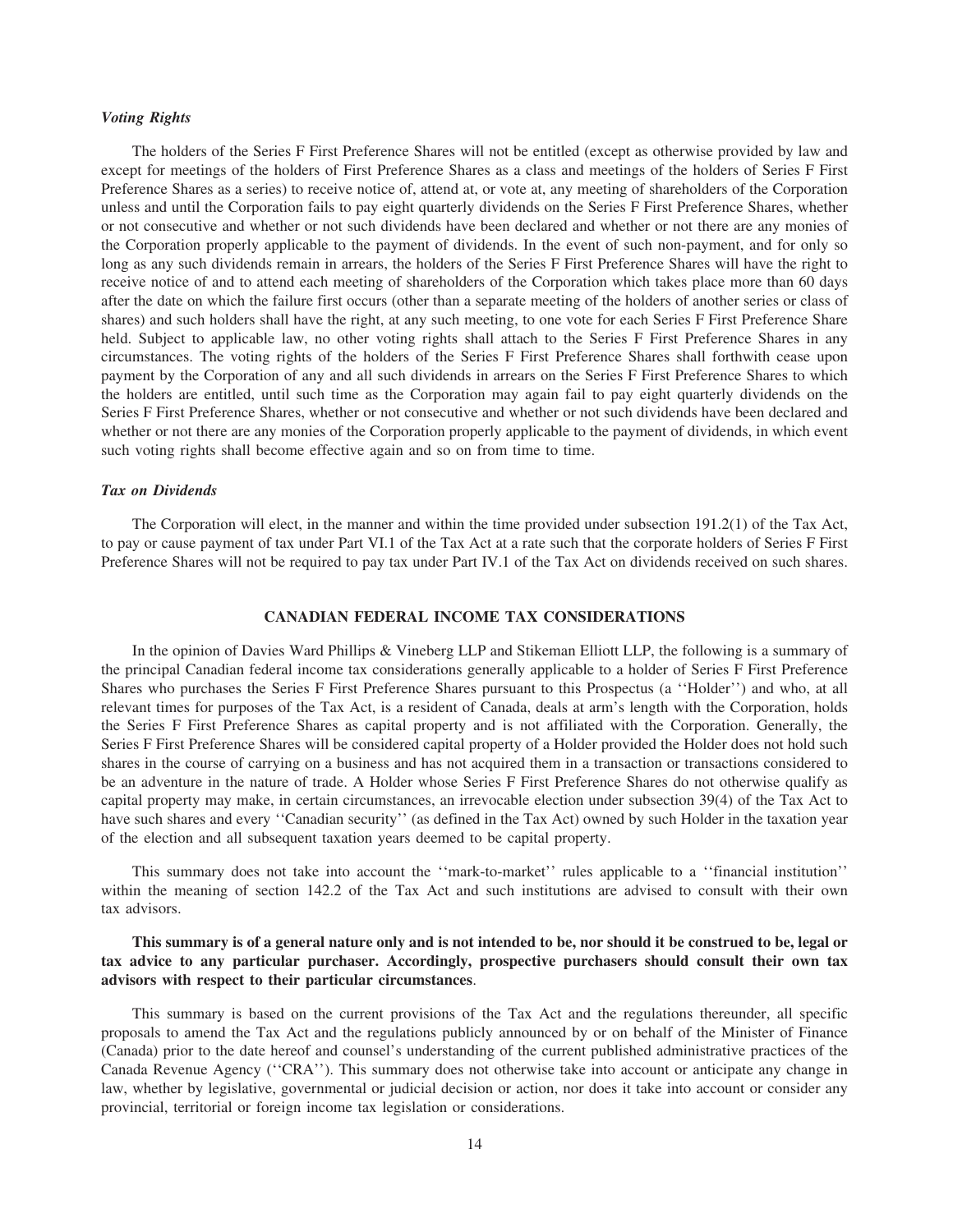#### *Dividends*

Dividends (including deemed dividends) received on the Series F First Preference Shares by an individual must be included in the individual's income and generally will be subject to the gross-up and dividend tax credit rules normally applicable to taxable dividends received by an individual from taxable Canadian corporations. Draft legislation released by the Minister of Finance (Canada) on June 29, 2006 proposes to enhance such gross-up and dividend tax credit for ''eligible dividends'' paid after 2005. Under the draft legislation, a dividend will be eligible for the enhanced gross-up and dividend tax credit if the dividend recipient receives written notice from the paying corporation designating the dividend as an eligible dividend. Assuming the legislation is enacted in the form proposed, Fortis anticipates that it will provide such written notice of such designation. There may be limitations on the ability of a corporation to designate dividends as eligible dividends.

Dividends (including deemed dividends) received on the Series F First Preference Shares by a corporation must be included in computing the corporation's income and will generally be deductible in computing the taxable income of the corporation.

The Series F First Preference Shares are ''taxable preferred shares'' as defined in the Tax Act. The terms of the Series F First Preference Shares require the Corporation to make the necessary election under Part VI.1 of the Tax Act so that corporate Holders will not be subject to tax under Part IV.1 of the Tax Act on dividends received (or deemed to be received) on the Series F First Preference Shares. Thus, provided that such election is made, dividends on the Series F First Preferred Shares received (or deemed to be received) by a corporation will not be subject to the 10% tax payable under Part IV.1 of the Tax Act.

A ''private corporation'', as defined in the Tax Act, or any other corporation controlled (whether by reason of a beneficial interest in one or more trusts or otherwise) by or for the benefit of an individual (other than a trust) or a related group of individuals (other than trusts), will generally be liable to pay refundable tax under Part IV of the Tax Act of 331 /3% on dividends received (or deemed to be received) on the Series F First Preference Shares to the extent such dividends are deductible in computing its taxable income.

#### *Redemption*

If the Corporation redeems or otherwise acquires a Series F First Preference Share (otherwise than by a purchase in the open market in the manner in which shares are normally purchased by a member of the public in the open market), the Holder will be deemed to have received a dividend equal to the amount, if any, paid by the Corporation in excess of the paid-up capital (as determined for purposes of the Tax Act) of such share at such time. Generally, the difference between the amount paid by the Corporation and the amount of the deemed dividend will be treated as proceeds of disposition for the purposes of computing the capital gain or capital loss arising on the disposition of such share. In the case of a corporate shareholder, it is possible that in certain circumstances all or part of the deemed dividend may be treated as proceeds of disposition and not a dividend.

#### *Dispositions*

A Holder who disposes of or is deemed to dispose of the Series F First Preference Shares (either on redemption or otherwise) will generally realize a capital gain (or sustain a capital loss) to the extent that the proceeds of disposition, net of any reasonable costs of disposition, exceed (or are less than) the adjusted cost base of such shares to such Holder. The amount of any deemed dividend arising on the redemption or acquisition by the Corporation of Series F First Preference Shares will not generally be included in computing the proceeds of disposition for the Series F First Preference Shares. If the Holder is a corporation, any capital loss arising on the disposition of a Series F First Preference Share may, in certain circumstances, be reduced by the amount of any dividends, including deemed dividends, which have been received on the Series F First Preference Shares. Analogous rules apply to a partnership or trust of which a corporation, trust or partnership is a member or beneficiary.

One-half of any capital gain (a ''taxable capital gain'') realized by a Holder in a taxation year must be included in the Holder's income in that year and one-half of any capital loss (an ''allowable capital loss'') sustained by a Holder in a taxation year will be deducted from the Holder's taxable capital gains in that year. Allowable capital losses in excess of taxable capital gains generally may be carried back and deducted in any of the three preceding taxation years or carried forward and deducted in any subsequent taxation year against net taxable capital gains realized in such years to the extent and under the circumstances described in the Tax Act.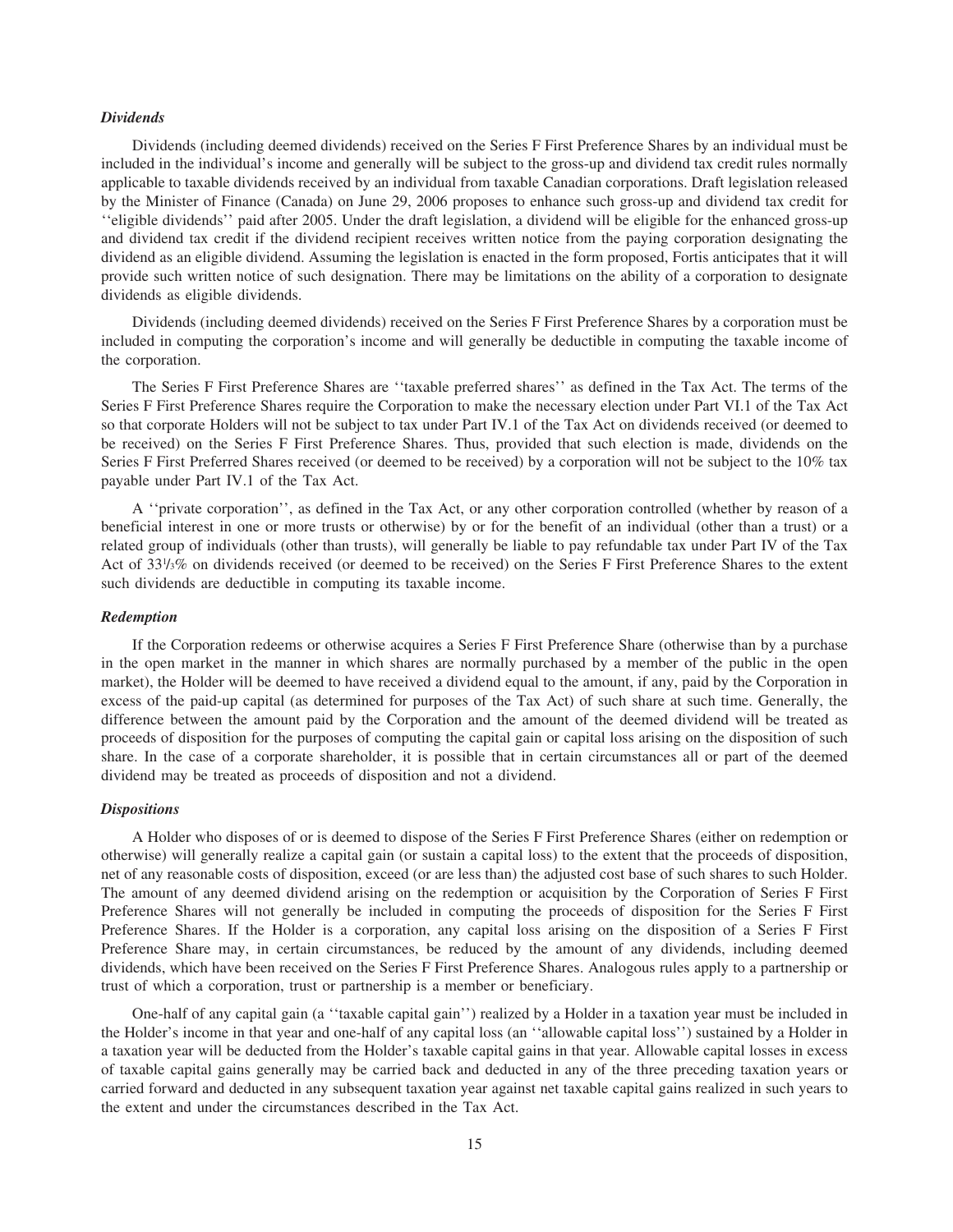Capital gains realized by an individual may give rise to a liability for minimum tax under the Tax Act. A Canadian-controlled private corporation, as defined in the Tax Act, may be subject to an additional refundable tax of 62 /3% on investment income (including taxable capital gains).

#### **BOOK ENTRY ONLY SYSTEM**

Except as otherwise provided below, the Series F First Preference Shares will be issued in a ''book-entry only'' form and must be purchased or transferred through participants (''Participants'') in the depository service of CDS or its nominee which include securities brokers and dealers, banks and trust companies. On the date of closing, the Corporation will cause a global certificate representing the Series F First Preference Shares to be delivered to, and registered in the name of, CDS or its nominee. Except as otherwise provided below, no purchaser of Series F First Preference Shares will be entitled to a certificate or other instrument from the Corporation or CDS evidencing that purchaser's ownership, and no purchaser will be shown on the records maintained by CDS except through a book entry account of a Participant acting on behalf of the purchaser. Each purchaser of Series F First Preference Shares will receive a customer confirmation of purchase from the registered dealer from which the Series F First Preference Shares are purchased in accordance with the practices and procedures of the dealer. The practices of registered dealers may vary, but generally customer confirmations are issued promptly after execution of a customer order. CDS is responsible for establishing and maintaining book entry accounts for its Participants having interests in the Series F First Preference Shares. Physical certificates evidencing the Series F First Preference Shares will not be issued to purchasers, except in limited circumstances, and registration will be made through the depository service of CDS.

Neither the Corporation nor the Underwriters will assume any liability for (a) any aspect of the records relating to the beneficial ownership of the Series F First Preference Shares held by CDS or the payments relating thereto, (b) maintaining, supervising or reviewing any records relating to the Series F First Preference Shares, or (c) any advice or representation made by or with respect to CDS and those contained in this prospectus and relating to the rules governing CDS or any action to be taken by CDS or at the direction of its Participants. The rules governing CDS provide that it acts as the agent and depository for the Participants. As a result, Participants must look solely to CDS and persons, other than Participants, having an interest in the Series F First Preference Shares must look solely to Participants for payments made by or on behalf of the Corporation to CDS in respect of the Series F First Preference Shares.

If (i) required by applicable law, (ii) the book entry system ceases to exist, (iii) CDS advises the Corporation that it is no longer willing or able to discharge properly its responsibilities as depository with respect to the Series F First Preference Shares and the Corporation is unable to locate a qualified successor, or (iv) the Corporation, at its option, decides to terminate the book entry system, then certificates representing the Series F First Preference Shares will be made available.

#### *Manner of Effecting Transfer or Redemption*

A transfer or redemption of Series F First Preference Shares will be effected through records maintained by CDS or its nominee with respect to interests of Participants, and on the records of Participants with respect to interests of persons other than Participants. Purchasers of Series F First Preference Shares who are not Participants, but who wish to purchase, sell or otherwise transfer ownership of or other interests in Series F First Preference Shares, may do so only through Participants.

#### **CHANGES IN SHARE AND LOAN CAPITAL STRUCTURE**

The following describes the changes in the share and loan capital structure of Fortis since June 30, 2006:

- ) During the period from June 30, 2006 up to and including September 20, 2006, Fortis issued an aggregate of 217,095 Common Shares pursuant to the Corporation's Consumer Share Purchase Plan, Dividend Reinvestment Plan, Employee Share Purchase Plan and upon the exercise of options granted pursuant to the 2002 Stock Option Plan and the Executive Stock Option Plan for an aggregate consideration of \$3,280,379.
- ) On August 25, 2006, Fortis made draw downs under its credit facilities of an aggregate amount of approximately \$75 million for the purpose of funding the acquisition of PPC and Atlantic. See ''Recent Developments''. As at September 8, 2006, there was an aggregate of approximately \$120 million outstanding under the Corporation's credit facilities.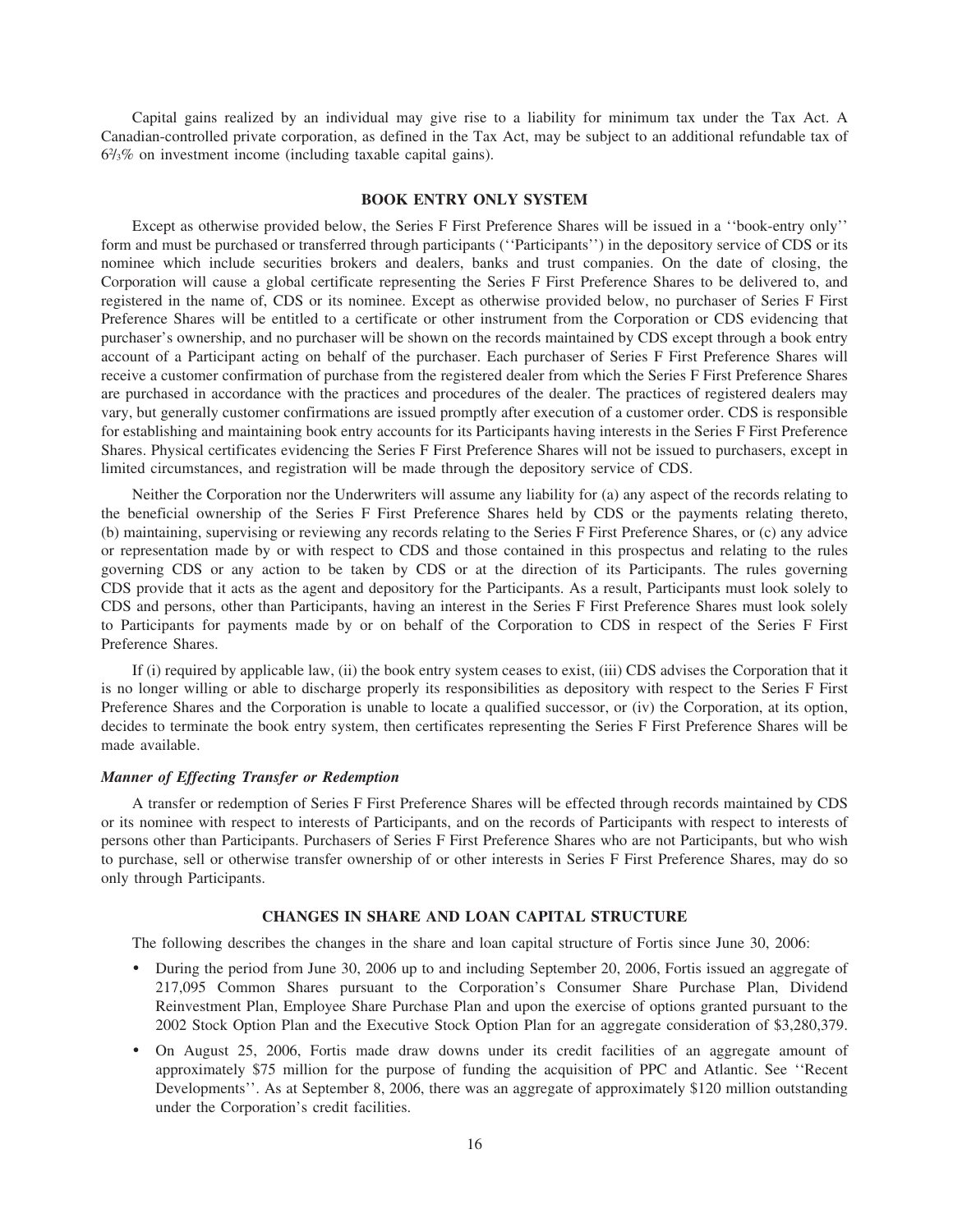#### **USE OF PROCEEDS**

The estimated net proceeds from the sale of the Series F First Preference Shares will be approximately \$121 million, after deducting the Underwriters' fee and the estimated expenses of this offering. A portion of the net proceeds of this offering will be used to repay approximately \$72 million previously borrowed under the Corporation's credit facilities, which indebtedness was incurred: (i) to partially fund the acquisition by Fortis of PPC and Atlantic on August 28, 2006 (see ''Recent Developments''); (ii) to fund equity injections into the Corporation's western Canadian regulated electric utilities and Belize Electricity Limited in support of their extensive capital expenditure programs; and (iii) for general corporate purposes. The balance of the net proceeds of the offering will be used to fund further equity injections into the Corporation's western Canadian regulated electric utilities in support of their extensive capital expenditure programs and for general corporate purposes.

#### **PLAN OF DISTRIBUTION**

Pursuant to an agreement dated as of September 13, 2006 (the ''Underwriting Agreement'') between Fortis and the Underwriters, Fortis has agreed to issue and sell, and the Underwriters have agreed to purchase, as principals, on the Closing Date or on such later date as may be agreed upon, but in any event not later than November 2, 2006, 5,000,000 Series F First Preference Shares offered hereby at a price of \$25.00 per Series F First Preference Share subject to compliance with all necessary legal requirements and to the conditions contained in the Underwriting Agreement. The Corporation has agreed to pay fees to the Underwriters in the amount of \$0.25 per Series F First Preference Share sold to institutions and \$0.75 per Series F First Preference Share for all other Series F First Preference Shares purchased by the Underwriters in consideration of services rendered by the Underwriters in connection with the offering. The Offering Price and other terms of the offering for the Series F First Preference Shares were determined by negotiation between the Corporation and the Underwriters. The total price to the public will be \$125,000,000, the Underwriters' fee will be \$3,750,000 (assuming that no Series F First Preference Shares are sold to institutions) and the net proceeds to Fortis will be \$121,250,000.

Pursuant to rules and policy statements of certain Canadian securities regulators, the Underwriters may not, at any time during the period ending on the date the selling process for the Series F First Preference Shares ends and all stabilization arrangements relating to the Series F First Preference Shares are terminated, bid for or purchase Series F First Preference Shares. The foregoing restrictions are subject to certain exceptions including (a) a bid for or purchase of Series F First Preference Shares if the bid or purchase is made through the facilities of the TSX, in accordance with the Universal Market Integrity Rules of Market Regulation Services Inc., (b) a bid or purchase on behalf of a client, other than certain prescribed clients, provided that the client's order was not solicited by the Underwriter, or if the client's order was solicited, the solicitation occurred before the commencement of a prescribed restricted period, and (c) a bid or purchase to cover a short position entered into prior to the commencement of a prescribed restricted period. The Underwriters may engage in market stabilization or market balancing activities on the TSX where the bid for or purchase of the Series F First Preference Shares is for the purpose of maintaining a fair and orderly market in the Series F First Preference Shares, subject to price limitations applicable to such bids or purchases. Such transactions, if commenced, may be discontinued at any time.

The Series F First Preference Shares have not been, and will not be, registered under the United States *Securities Act of 1933*, as amended (the ''1933 Act'') or any state securities laws and, subject to certain exceptions, may not be offered or sold in the United States. The Underwriters have agreed that they will not offer or sell the Series F First Preference Shares within the United States of America, its territories, its possessions and other areas subject to its jurisdiction or to, or for the account or benefit of, a U.S. person (as defined in Regulation S under the 1933 Act), except in accordance with the Underwriting Agreement pursuant to an exemption from the registration requirements of the 1933 Act provided by Rule 144A thereunder and in compliance with applicable state securities laws. In addition, until 40 days after the commencement of the offering of the Series F First Preference Shares pursuant to this Prospectus, an offer or sale of Series F First Preference Shares within the United States by any dealer (whether or not participating in this offering) may violate the registration requirements of the 1933 Act if such offer is made otherwise than in reliance on Rule 144A.

The obligations of the Underwriters under the Underwriting Agreement are several and may be terminated at their discretion in certain circumstances including upon the occurrence of certain stated events. The Underwriters are, however, obligated to take up and pay for all of the Series F First Preference Shares if any are purchased under the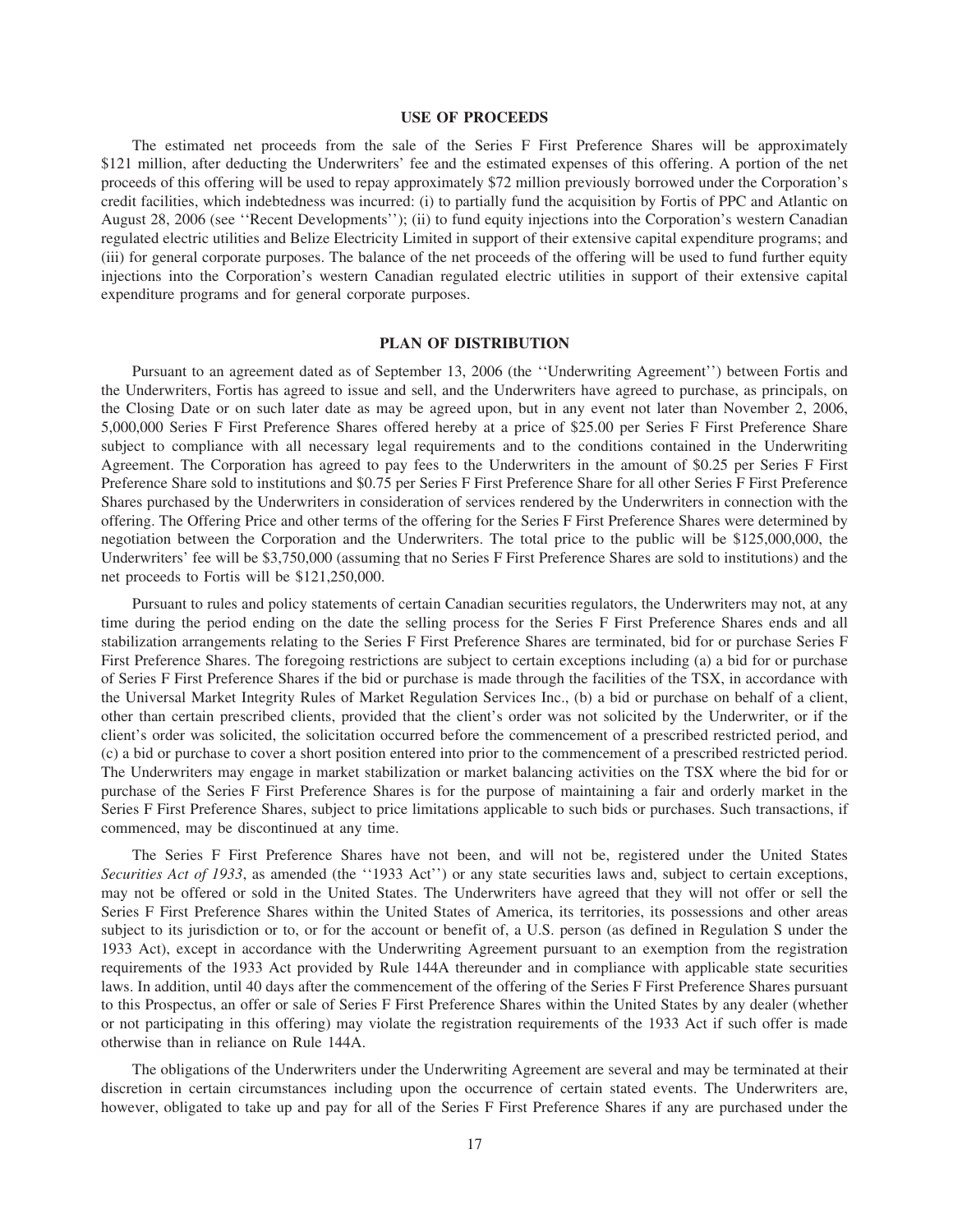Underwriting Agreement. Under the terms of the Underwriting Agreement, the Underwriters may be entitled to indemnification by the Corporation against certain liabilities, including liabilities for misrepresentation in this Prospectus.

BMO Nesbitt Burns, CIBCWM, RBCDS, Scotia Capital, HSBC Securities, NB Financial and TD Securities are each subsidiaries of Canadian chartered banks that have, either solely or as a member of a syndicate of financial institutions, extended credit facilities to the Corporation and/or its subsidiaries. The net proceeds from this offering will be used in part to repay indebtedness under credit facilities owing by the Corporation to certain of such banks. Accordingly, the Corporation may be considered a ''connected issuer'' of such Underwriters under applicable securities legislation. Fortis is currently in compliance with the terms of its credit facilities with such banks. Since the execution of such credit facilities, no breach thereunder has been waived by such banks. The Underwriters will not receive any direct benefit from the offering other than the underwriting commission relating to this offering. The decision to distribute the Series F First Preference Shares hereunder and the determination of the terms of this offering were made through negotiation between the Corporation and the Underwriters. No bank had any involvement in such decision or determination. See ''Use of Proceeds''.

The TSX has conditionally approved the listing of the Series F First Preference Shares. Listing is subject to the Corporation fulfilling all of the requirements of the TSX on or before December 14, 2006, including distribution of the Series F First Preference Shares to a minimum number of public securityholders.

#### **RISK FACTORS**

A prospective purchaser of Series F First Preference Shares should carefully consider the information contained under the heading ''Business Risk Management'' in the Management Discussion and Analysis of financial conditions and results of operations found on pages 62 to 67 of the Corporation's 2005 Annual Report and under the heading ''Risk Factors'' found on pages 44 to 48 of the Corporation's 2005 Annual Information Form, each of which is incorporated by reference in this Prospectus, as well as the other information contained in this Prospectus (including the documents incorporated by reference herein).

#### **LEGAL MATTERS**

Certain legal matters relating to this offering will be passed upon on behalf of the Corporation by Davies Ward Phillips & Vineberg LLP, Toronto, and McInnes Cooper, St. John's and on behalf of the Underwriters by Stikeman Elliott LLP, Toronto. At the date hereof, partners and associates of each of Davies Ward Phillips & Vineberg LLP, McInnes Cooper and Stikeman Elliott LLP own beneficially, directly or indirectly, less than one per cent of any securities of the Corporation or any associate or affiliate of the Corporation.

#### **AUDITORS, TRANSFER AGENT AND REGISTRAR**

Ernst & Young LLP, The Fortis Building, 7th Floor, 139 Water Street, St. John's, Newfoundland and Labrador A1C 1B2, are the auditors of the Corporation. The transfer agent and registrar for the Series F First Preference Shares is Computershare Trust Company of Canada in Toronto and Montréal.

#### **PURCHASERS' STATUTORY RIGHTS**

Securities legislation in certain of the provinces of Canada provides purchasers with the right to withdraw from an agreement to purchase securities. This right may be exercised within two business days after receipt or deemed receipt of a prospectus and any amendment. In several of the provinces, the securities legislation further provides a purchaser with remedies for recession or, in some jurisdictions, damages if the prospectus and any amendments contains a misrepresentation or is not delivered to the purchaser, provided that the remedies for rescission or damages are exercised by the purchaser within the time limit prescribed by the securities legislation of the purchaser's province. The purchaser should refer to any applicable provisions of the securities legislation of the purchaser's province for the particulars of these rights or consult with a legal advisor.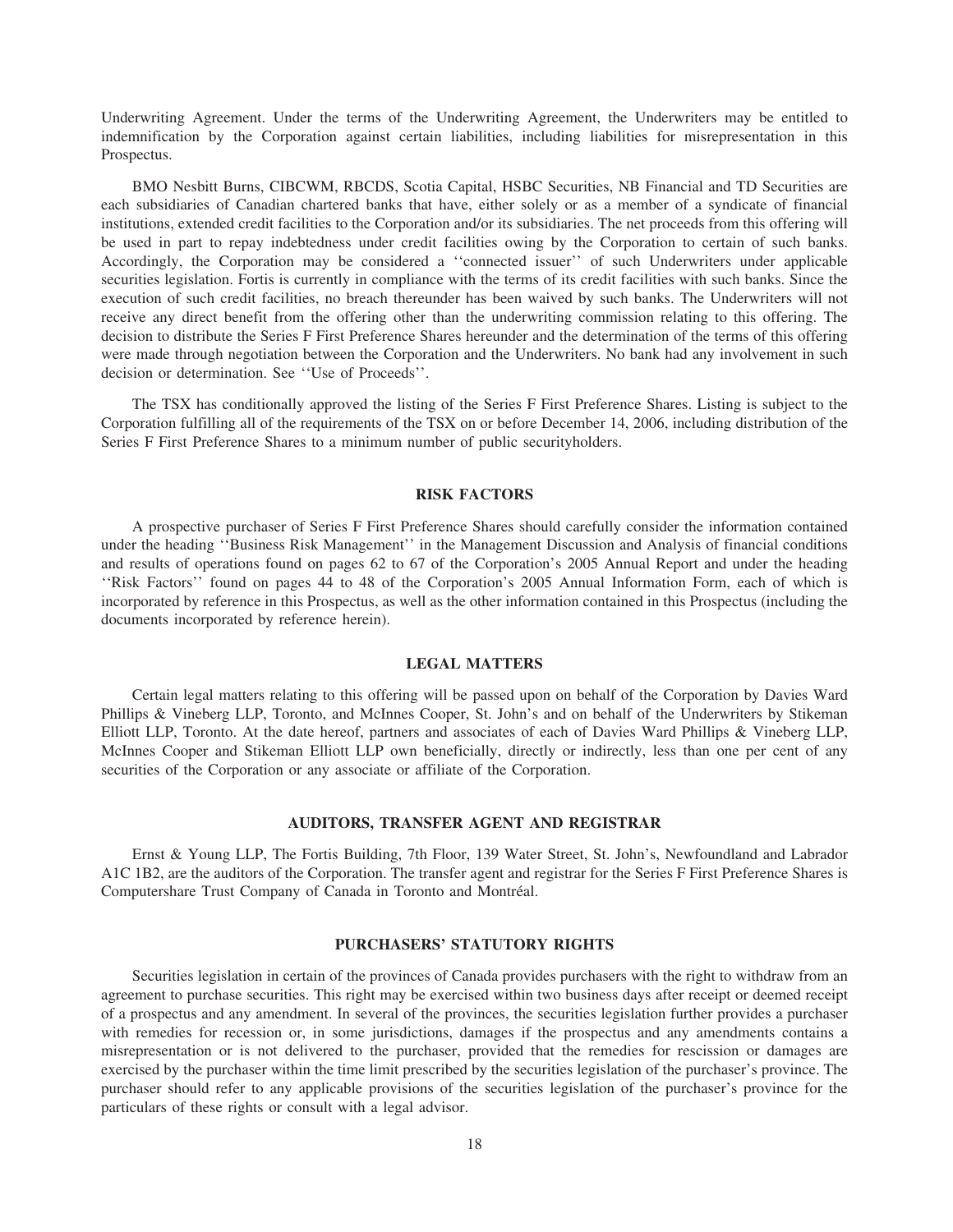#### **AUDITOR'S CONSENT**

We have read the short form prospectus of Fortis Inc. (the ''Corporation'') dated September 20, 2006 relating to the issue and sale of 5,000,000 First Preference Shares, Series F of the Corporation. We have complied with Canadian generally accepted standards for an auditor's involvement with offering documents.

We consent to the incorporation by reference, in the above-mentioned prospectus, of our report to the shareholders of the Corporation on the consolidated balance sheets of the Corporation as at December 31, 2005 and 2004 and the consolidated statements of earnings, retained earnings and cash flows for the years then ended. Our report is dated January 27, 2006.

St. John's, Canada (signed) ERNST & YOUNG LLP September 20, 2006 Chartered Accountants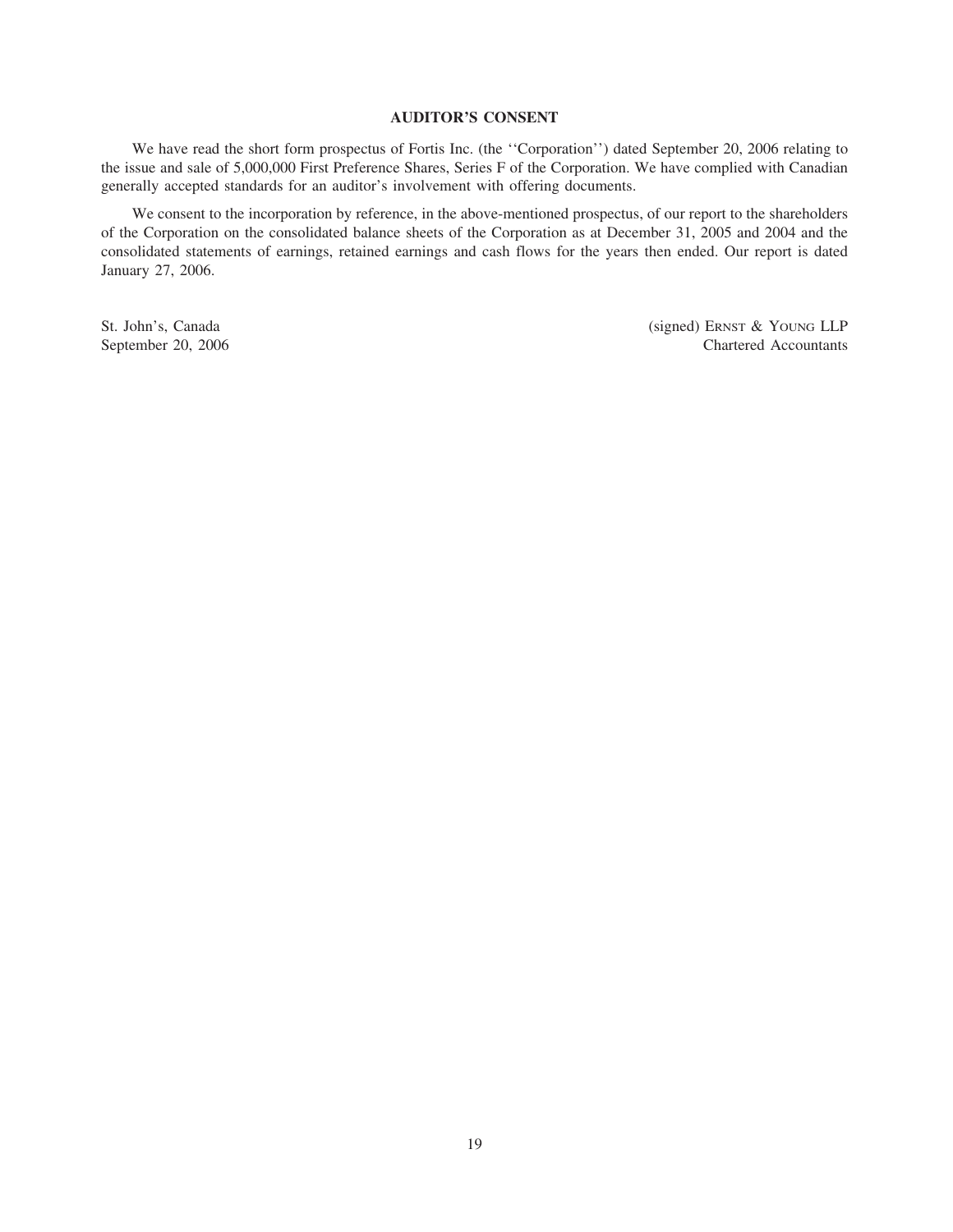#### **CERTIFICATE OF FORTIS INC.**

Dated: September 20, 2006

This short form prospectus, together with the documents incorporated herein by reference, constitutes full, true and plain disclosure of all material facts relating to the securities offered by this prospectus as required by the securities legislation of each of the provinces of Canada. For the purpose of the Province of Québec, this simplified prospectus, together with documents incorporated herein by reference and as supplemented by the permanent information record, contains no misrepresentation that is likely to affect the value or the market price of the securities to be distributed.

(Signed) H. STANLEY MARSHALL (Signed) BARRY V. PERRY Chief Executive Officer Chief Financial Officer

President and Vice-President, Finance and

On behalf of the Board of Directors

(Signed) BRUCE CHAFE (Signed) DAVID G. NORRIS Director Director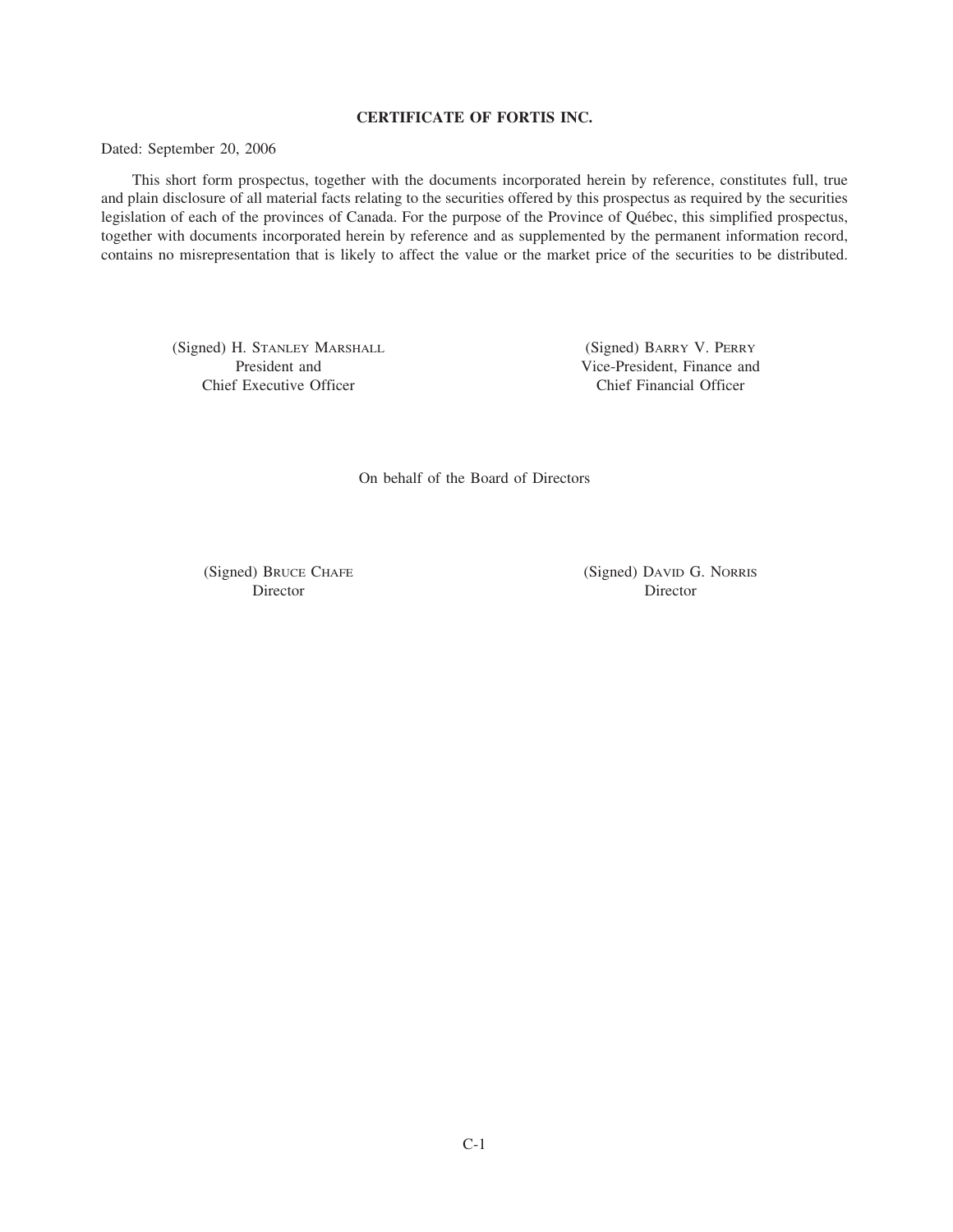#### **CERTIFICATE OF THE UNDERWRITERS**

Dated: September 20, 2006

To the best of our knowledge, information and belief, this short form prospectus, together with the documents incorporated herein by reference, constitutes full, true and plain disclosure of all material facts relating to the securities offered by this prospectus as required by the securities legislation of each of the provinces of Canada. For the purpose of the Province of Québec, to our knowledge, this simplified prospectus, together with the documents incorporated herein by reference and as supplemented by the permanent information record, contains no misrepresentation that is likely to affect the value or the market price of the securities to be distributed.

#### **BMO NESBITT BURNS INC.**

(Signed) JAMES A. TOWER

| <b>CIBC WORLD MARKETS INC.</b>   | RBC DOMINION SECURITIES INC. | <b>SCOTIA CAPITAL INC.</b>           |
|----------------------------------|------------------------------|--------------------------------------|
| (Signed) DAVID H. WILLIAMS       | (Signed) DAVID DAL BELLO     | (Signed) JOHN MATOVICH               |
| HSBC SECURITIES (CANADA) INC.    | NATIONAL BANK FINANCIAL INC. | TD SECURITIES INC.                   |
| (Signed) ROD A. MCISAAC          | (Signed) MARTIN L. JURAVSKY  | (Signed) HAROLD HOLLOWAY             |
| <b>BEACON SECURITIES LIMITED</b> |                              | <b>CANACCORD CAPITAL CORPORATION</b> |
| (Signed) ROBERT MACKAY           |                              | (Signed) RONALD A. RIMER             |
|                                  |                              |                                      |